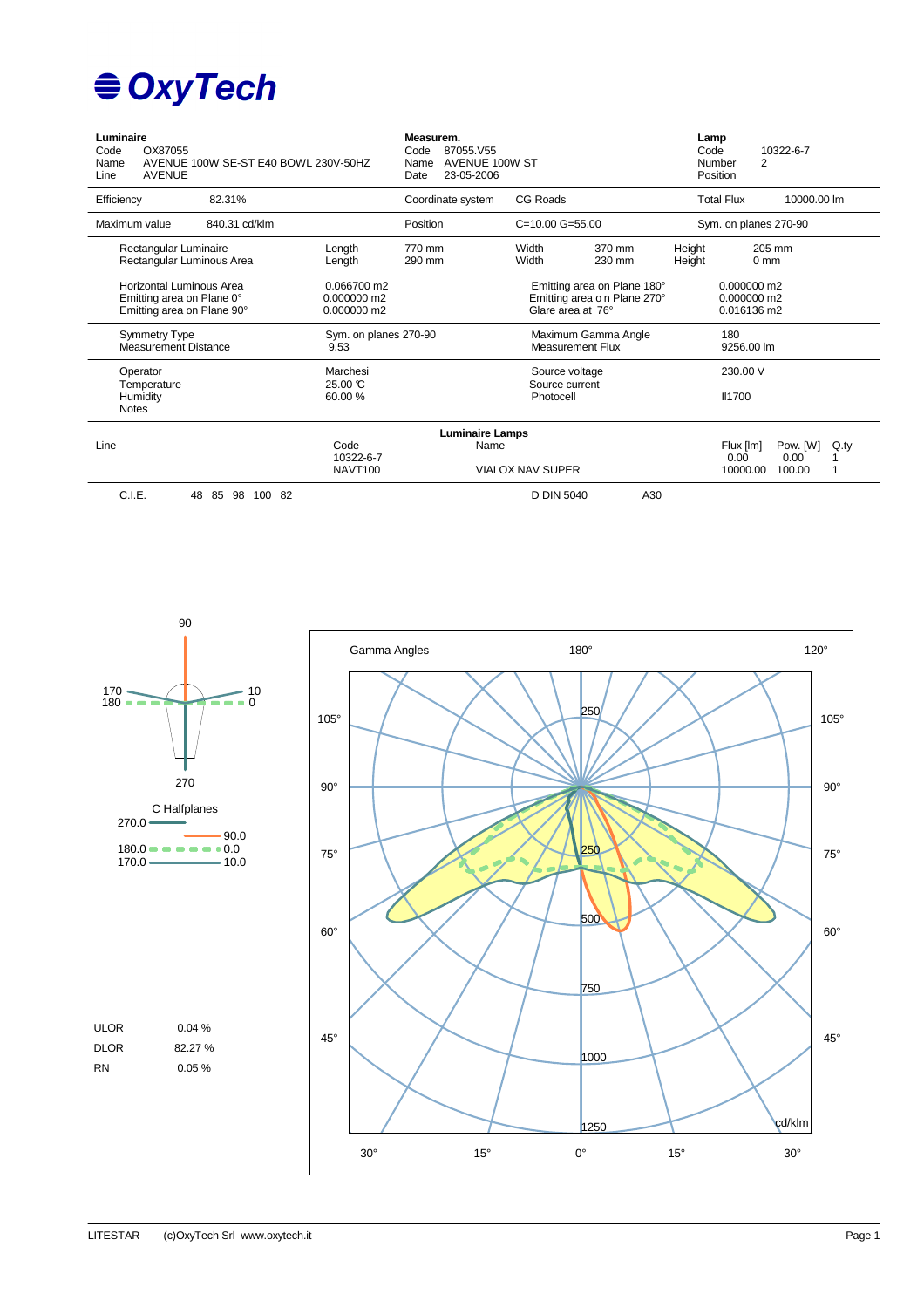| Luminaire<br>Code<br>Name<br>Line | OX87055<br>AVENUE 100W SE-ST E40 BOWL 230V-50HZ<br><b>AVENUE</b> |                |                |                 |                                 | Measurem.<br>87055.V55<br>Name AVENUE 100W ST<br>23-05-2006 |                  |                  | Lamp<br>Code<br>10322-6-7<br>Number<br>$\overline{2}$<br>Position |                  |                   |                  |                                                |
|-----------------------------------|------------------------------------------------------------------|----------------|----------------|-----------------|---------------------------------|-------------------------------------------------------------|------------------|------------------|-------------------------------------------------------------------|------------------|-------------------|------------------|------------------------------------------------|
| Efficiency                        |                                                                  | 82.31%         |                |                 |                                 | CG Roads<br>Coordinate system                               |                  |                  |                                                                   |                  | <b>Total Flux</b> | 10000.00 lm      |                                                |
|                                   |                                                                  |                |                |                 | Luminous Intensity Table cd/klm |                                                             |                  | Table 1/3        |                                                                   |                  |                   |                  |                                                |
|                                   | C 270.00                                                         | C 285.00       | C 300.00       | C 310.00        | C 315.00                        | C 320.00                                                    | C 325.00         | C 330.00         | C 335.00                                                          | C 340.00         | C 345.00          | C 350.00         | C 355.00                                       |
| G 0.0                             | 289.83                                                           | 289.83         | 289.83         | 289.83          | 289.83                          | 289.83                                                      | 289.83           | 289.83           | 289.83                                                            | 289.83           | 289.83            | 289.83           | 289.83                                         |
| G 10.0                            | 170.48                                                           | 174.64         | 200.16         | 221.33          | 232.38                          | 239.91                                                      | 246.01           | 251.25           | 257.35                                                            | 265.35           | 275.07            | 280.93           | 289.34                                         |
| G 20.0                            | 121.77                                                           | 129.26         | 167.25         | 186.73          | 194.47                          | 202.37                                                      | 211.15           | 222.57           | 234.23                                                            | 247.24           | 263.75            | 278.46           | 299.07                                         |
| G 30.0                            | 97.86                                                            | 104.79         | 123.47         | 132.75          | 145.53                          | 151.64                                                      | 158.11           | 167.12           | 172.62                                                            | 191.62           | 219.96            | 256.20           | 299.07                                         |
| G 35.0                            | 91.25                                                            | 93.27          | 111.17         | 118.49          | 127.78                          | 129.53                                                      | 123.40           | 135.12           | 149.69                                                            | 171.30           | 197.86            | 232.95           | 283.02                                         |
| G 40.0                            | 65.46                                                            | 77.13          | 104.27         | 110.51          | 113.01                          | 110.99                                                      | 111.50           | 120.78           | 128.23                                                            | 141.15           | 167.45            | 209.86           | 272.81                                         |
| G 45.0                            | 64.91                                                            | 67.95          | 82.82          | 89.66           | 101.93                          | 103.05                                                      | 106.57           | 122.51           | 141.47                                                            | 147.27           | 161.30            | 202.39           | 278.65                                         |
| G 47.5                            | 60.83                                                            | 71.56          | 85.33          | 78.52           | 90.80                           | 125.51                                                      | 119.67           | 116.72           | 124.89                                                            | 135.37           | 154.90            | 199.47           | 287.40                                         |
| G 50.0<br>G 52.5                  | 58.19                                                            | 76.81<br>61.05 | 80.93<br>92.13 | 64.20<br>100.65 | 142.61<br>94.80                 | 97.65                                                       | 108.16<br>106.72 | 115.29<br>112.27 | 123.81                                                            | 131.79<br>128.91 | 152.25            | 204.22<br>207.73 | 314.63                                         |
| G 55.0                            | 46.17<br>30.20                                                   | 41.09          | 81.14          | 72.74           | 97.67                           | 102.69<br>98.00                                             | 102.44           | 110.54           | 119.03<br>117.46                                                  | 125.19           | 150.97<br>145.90  | 204.17           | 330.19<br>327.28                               |
|                                   | 21.67                                                            | 24.11          |                | 70.39           | 92.85                           | 99.79                                                       | 100.10           |                  |                                                                   |                  | 144.87            | 206.25           |                                                |
| G 57.5<br>G 60.0                  | 24.02                                                            | 21.89          | 59.85          | 66.71           | 90.18                           | 97.44                                                       | 95.42            | 106.68<br>105.00 | 112.88<br>108.50                                                  | 121.91<br>90.47  | 67.02             | 114.45           | 333.60                                         |
| G 62.5                            | 24.80                                                            | 21.59          | 40.75<br>24.77 | 62.36           | 86.54                           | 93.88                                                       | 88.19            | 31.60            | 22.29                                                             | 28.05            | 45.86             | 100.50           | 233.91<br>221.12                               |
| G 65.0                            | 24.24                                                            | 21.20          | 15.94          | 49.79           | 74.74                           | 32.52                                                       | 14.09            | 15.97            | 18.97                                                             | 24.38            | 39.76             | 84.97            | 190.48                                         |
| G 67.5                            | 21.08                                                            | 19.54          | 12.11          | 25.74           | 11.82                           | 11.78                                                       | 11.71            | 13.59            | 16.46                                                             | 21.15            | 33.21             | 66.03            | 143.41                                         |
| G 70.0                            | 15.38                                                            | 15.18          | 8.87           | 8.36            | 8.91                            | 9.08                                                        | 9.73             | 11.45            | 13.95                                                             | 17.54            | 25.24             | 44.81            | 91.67                                          |
| G 72.5                            | 11.14                                                            | 10.36          | 5.65           | 5.99            | 6.58                            | 7.02                                                        | 7.31             | 8.72             | 10.58                                                             | 13.00            | 17.58             | 28.79            | 52.76                                          |
| G 75.0                            | 6.44                                                             | 6.74           | 3.34           | 4.08            | 4.57                            | 5.00                                                        | 5.04             | 5.87             | 7.10                                                              | 8.67             | 11.43             | 17.16            | 26.55                                          |
| G 77.5                            | 2.38                                                             | 3.54           | 2.21           | 2.28            | 3.04                            | 3.34                                                        | 3.42             | 3.80             | 4.64                                                              | 5.61             | 7.45              | 10.08            | 13.41                                          |
| G 80.0                            | 2.88                                                             | 2.73           | 1.63           | 1.68            | 2.05                            | 2.25                                                        | 2.31             | 2.74             | 5.14                                                              | 13.34            | 28.99             | 41.79            | 48.05                                          |
| G 82.5                            | 1.39                                                             | 2.26           | 1.48           | 1.18            | 1.47                            | 1.60                                                        | 1.69             | 2.80             | 13.59                                                             | 31.04            | 45.57             | 48.87            | 48.05                                          |
| G 85.0                            | 0.96                                                             | 2.21           | 1.13           | 0.88            | 1.10                            | 1.17                                                        | 1.34             | 1.97             | 12.08                                                             | 20.72            | 11.85             | 11.89            | 12.94                                          |
| G 87.5                            | 0.50                                                             | 1.94           | 0.73           | 0.83            | 1.03                            | 1.10                                                        | 1.39             | 2.28             | 5.24                                                              | 6.33             | 6.03              | 6.98             | 8.30                                           |
| G 90.0                            | 0.18                                                             | 1.51           | 0.47           | 0.70            | 0.86                            | 0.97                                                        | 1.45             | 1.79             | 2.18                                                              | 3.47             | 4.00              | 5.17             | 6.12                                           |
| G 92.5                            | 0.00                                                             | 0.00           | 0.00           | 0.00            | 0.00                            | 0.00                                                        | 0.00             | 0.00             | 0.00                                                              | 0.00             | 0.00              | 0.00             | 0.00                                           |
| G 95.0                            | 0.00                                                             | 0.00           | 0.00           | 0.00            | 0.00                            | 0.00                                                        | 0.00             | 0.00             | 0.00                                                              | 0.00             | 0.00              | 0.00             | 0.00                                           |
| G 97.5                            | 0.00                                                             | 0.00           | 0.00           | 0.00            | 0.00                            | 0.00                                                        | 0.00             | 0.00             | 0.00                                                              | 0.00             | 0.00              | 0.00             | 0.00                                           |
| G100.0                            | 0.00                                                             | 0.00           | 0.00           | 0.00            | 0.00                            | 0.00                                                        | 0.00             | 0.00             | 0.00                                                              | 0.00             | 0.00              | 0.00             | 0.00                                           |
| G102.5                            | 0.00                                                             | 0.00           | 0.00           | 0.00            | 0.00                            | 0.00                                                        | 0.00             | 0.00             | 0.00                                                              | 0.00             | 0.00              | 0.00             | 0.00                                           |
| G105.0                            | 0.00                                                             | 0.00           | 0.00           | 0.00            | 0.00                            | 0.00                                                        | 0.00             | 0.00             | 0.00                                                              | 0.00             | 0.00              | 0.00             | 0.00                                           |
| G107.5                            | 0.00                                                             | 0.00           | 0.00           | 0.00            | 0.00                            | 0.00                                                        | 0.00             | 0.00             | 0.00                                                              | 0.00             | 0.00              | 0.00             | 0.00                                           |
| G110.0                            | 0.00                                                             | 0.00           | 0.00           | 0.00            | 0.00                            | 0.00                                                        | 0.00             | 0.00             | 0.00                                                              | 0.00             | 0.00              | 0.00             | 0.00                                           |
| G112.5                            | 0.00                                                             | 0.00           | 0.00           | 0.00            | 0.00                            | 0.00                                                        | 0.00             | 0.00             | 0.00                                                              | 0.00             | 0.00              | 0.00             | 0.00                                           |
| G115.0                            | 0.00                                                             | 0.00           | 0.00           | 0.00            | 0.00                            | 0.00                                                        | 0.00             | 0.00             | 0.00                                                              | 0.00             | 0.00              | 0.00             | 0.00                                           |
| G117.5                            | 0.00                                                             | 0.00           | 0.00           | 0.00            | 0.00                            | 0.00                                                        | 0.00             | 0.00             | 0.00                                                              | 0.00             | 0.00              | 0.00             | 0.00                                           |
| G120.0                            | 0.00                                                             | 0.00           | 0.00           | 0.00            | 0.00                            | 0.00                                                        | 0.00             | 0.00             | 0.00                                                              | 0.00             | 0.00              | 0.00             | 0.00                                           |
| G122.5                            | 0.00                                                             | 0.00           | 0.00           | 0.00            | 0.00                            | 0.00                                                        | 0.00             | 0.00             | 0.00                                                              | 0.00             | 0.00              | 0.00             | 0.00                                           |
| G125.0                            | 0.00                                                             | 0.00           | 0.00           | 0.00            | 0.00                            | 0.00                                                        | 0.00             | 0.00             | 0.00                                                              | 0.00             | 0.00              | 0.00             | 0.00                                           |
| G127.5                            | 0.00                                                             | 0.00           | 0.00           | 0.00            | 0.00                            | 0.00                                                        | 0.00             | 0.00             | 0.00                                                              | 0.00             | 0.00              | 0.00             | 0.00                                           |
| G130.0                            | 0.00                                                             | 0.00           | 0.00           | 0.00            | 0.00                            | 0.00                                                        | 0.00             | 0.00             | 0.00                                                              | 0.00             | 0.00              | 0.00             | 0.00                                           |
| G132.5                            | 0.00                                                             | 0.00           | 0.00           | 0.00            | 0.00                            | 0.00                                                        | 0.00             | 0.00             | 0.00                                                              | 0.00             | 0.00              | 0.00             | 0.00                                           |
| G135.0                            | 0.00                                                             | 0.00           | 0.00           | 0.00            | 0.00                            | 0.00                                                        | 0.00             | 0.00             | 0.00                                                              | 0.00             | 0.00              | 0.00             | 0.00                                           |
| G137.5                            | 0.00                                                             | 0.00           | 0.00           | 0.00            | 0.00                            | 0.00                                                        | 0.00             | 0.00             | 0.00                                                              | 0.00             | 0.00              | 0.00             | 0.00                                           |
| G140.0                            | 0.00                                                             | 0.00           | 0.00           | 0.00            | 0.00                            | 0.00                                                        | 0.00             | 0.00             | 0.00                                                              | 0.00             | 0.00              | 0.00             | $0.00$<br>0.00<br>0.00<br>0.00<br>0.00<br>0.00 |
| G142.5                            | 0.00                                                             | 0.00           | 0.00           | 0.00            | 0.00                            | 0.00                                                        | 0.00             | 0.00             | 0.00                                                              | 0.00             | 0.00              | 0.00             |                                                |
| G145.0                            | 0.00                                                             | 0.00           | 0.00           | 0.00            | 0.00                            | 0.00                                                        | 0.00             | 0.00             | 0.00                                                              | 0.00             | 0.00              | 0.00             |                                                |
| G147.5                            | 0.00                                                             | 0.00           | 0.00           | 0.00            | 0.00                            | 0.00                                                        | 0.00             | 0.00             | 0.00                                                              | 0.00             | 0.00              | 0.00             |                                                |
| G150.0                            | 0.00                                                             | 0.00           | 0.00           | 0.00            | 0.00                            | 0.00                                                        | 0.00             | 0.00             | 0.00                                                              | 0.00             | 0.00              | 0.00             |                                                |
| G152.5                            | 0.00                                                             | 0.00           | 0.00           | 0.00            | 0.00                            | 0.00                                                        | 0.00             | 0.00             | 0.00                                                              | 0.00             | 0.00              | 0.00             | 0.00                                           |
| G155.0                            | 0.00                                                             | 0.00           | 0.00           | 0.00            | 0.00                            | 0.00                                                        | 0.00             | 0.00             | 0.00                                                              | 0.00             | 0.00              | 0.00             | 0.00                                           |
| G157.5                            | 0.00                                                             | 0.00           | 0.00           | 0.00            | 0.00                            | 0.00                                                        | 0.00             | 0.00             | 0.00                                                              | 0.00             | 0.00              | 0.00             | 0.00                                           |
| G160.0                            | 0.00                                                             | 0.00           | 0.00           | 0.00            | 0.00                            | 0.00                                                        | 0.00             | 0.00             | 0.00                                                              | 0.00             | 0.00              | 0.00             | 0.00                                           |
| G162.5                            | 0.00                                                             | 0.00           | 0.00           | 0.00            | 0.00                            | 0.00                                                        | 0.00             | 0.00             | 0.00                                                              | 0.00             | 0.00              | 0.00             | 0.00                                           |
| G165.0                            | 0.00                                                             | 0.00           | 0.00           | 0.00            | 0.00                            | 0.00                                                        | 0.00             | 0.00             | 0.00                                                              | 0.00             | 0.00              | 0.00             | 0.00                                           |
| G167.5                            | 0.00                                                             | 0.00           | 0.00           | 0.00            | 0.00                            | 0.00                                                        | 0.00             | 0.00             | 0.00                                                              | 0.00             | 0.00              | 0.00             | 0.00                                           |
| G170.0                            | 0.00                                                             | 0.00           | 0.00           | 0.00            | 0.00                            | 0.00                                                        | 0.00             | 0.00             | 0.00                                                              | 0.00             | 0.00              | 0.00             | 0.00                                           |
| G172.5                            | 0.00                                                             | 0.00           | 0.00           | 0.00            | 0.00                            | 0.00                                                        | 0.00             | 0.00             | 0.00                                                              | 0.00             | 0.00              | 0.00             | 0.00                                           |
| G175.0                            | 0.00                                                             | 0.00           | 0.00           | 0.00            | 0.00                            | 0.00                                                        | 0.00             | 0.00             | 0.00                                                              | 0.00             | 0.00              | 0.00             | 0.00                                           |
| G177.5                            | 0.00                                                             | 0.00           | 0.00           | 0.00            | 0.00                            | 0.00                                                        | 0.00             | 0.00             | 0.00                                                              | 0.00             | 0.00              | 0.00             | 0.00                                           |
| G180.0                            | 0.00                                                             | 0.00           | 0.00           | 0.00            | 0.00                            | 0.00                                                        | 0.00             | 0.00             | 0.00                                                              | 0.00             | 0.00              | 0.00             | 0.00                                           |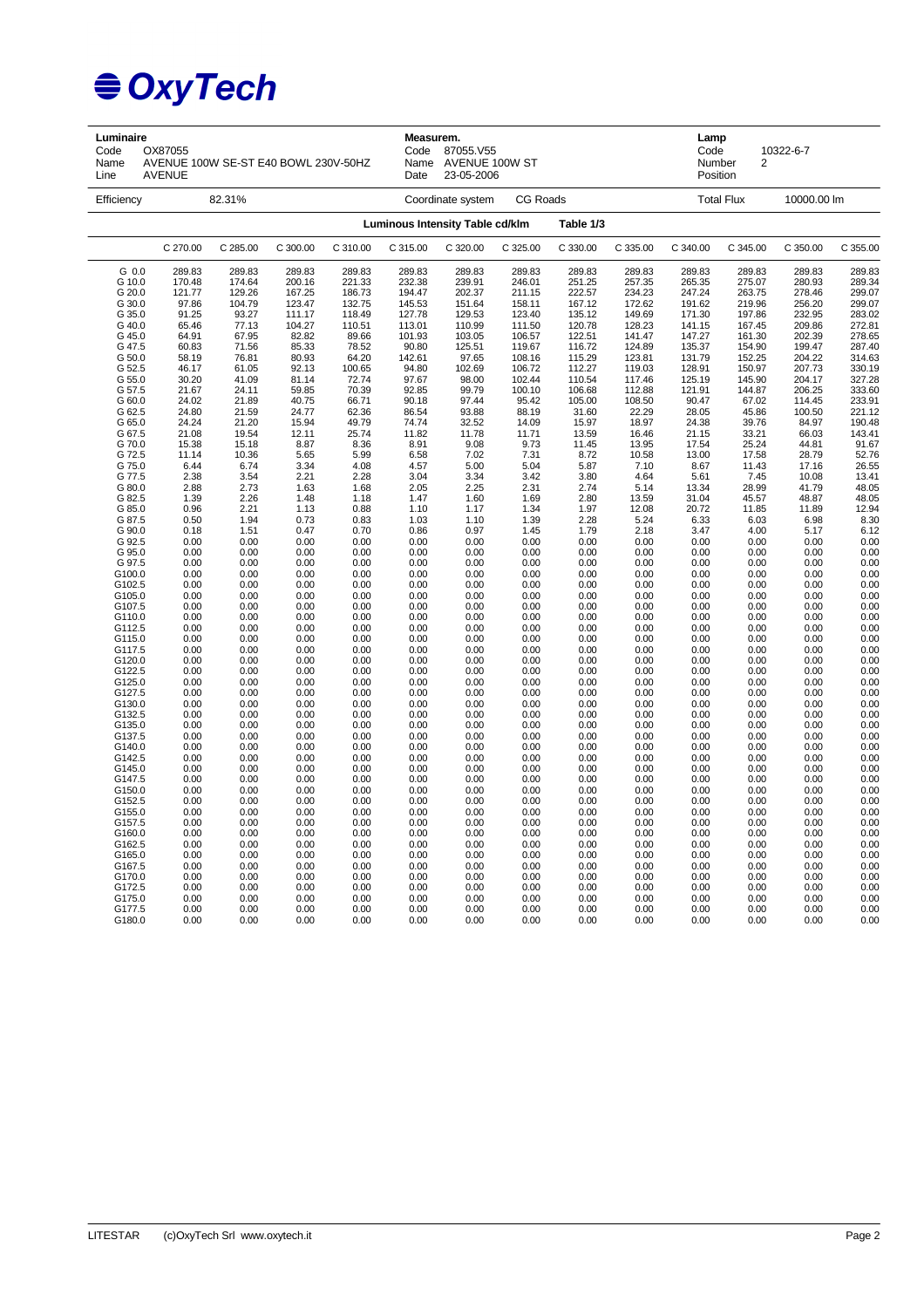| Luminaire<br>Code<br>Name<br>Line              | OX87055<br>AVENUE 100W SE-ST E40 BOWL 230V-50HZ<br><b>AVENUE</b> |                                      |                                      |                                      | Measurem.<br>Code<br>Date                    | 87055.V55<br>Name AVENUE 100W ST<br>23-05-2006 |                                      |                                      |                                      | Lamp<br>Code<br>10322-6-7<br>Number<br>2<br>Position |                                      |                                      |                                                        |
|------------------------------------------------|------------------------------------------------------------------|--------------------------------------|--------------------------------------|--------------------------------------|----------------------------------------------|------------------------------------------------|--------------------------------------|--------------------------------------|--------------------------------------|------------------------------------------------------|--------------------------------------|--------------------------------------|--------------------------------------------------------|
| Efficiency                                     |                                                                  | 82.31%                               |                                      |                                      |                                              | Coordinate system                              | CG Roads                             |                                      |                                      |                                                      | <b>Total Flux</b>                    | 10000.00 lm                          |                                                        |
|                                                |                                                                  |                                      |                                      |                                      | Luminous Intensity Table cd/klm<br>Table 2/3 |                                                |                                      |                                      |                                      |                                                      |                                      |                                      |                                                        |
|                                                | $C$ 0.00                                                         | $C$ 5.00                             | C 10.00                              | C 15.00                              | C 20.00                                      | C 25.00                                        | C 30.00                              | C 35.00                              | $C$ 40.00                            | C 45.00                                              | $C$ 50.00                            | $C$ 60.00                            | C 75.00                                                |
| G 0.0                                          | 289.83                                                           | 289.83                               | 289.83                               | 289.83                               | 289.83                                       | 289.83                                         | 289.83                               | 289.83                               | 289.83                               | 289.83                                               | 289.83                               | 289.83                               | 289.83                                                 |
| G 10.0                                         | 295.22                                                           | 303.45                               | 309.61                               | 312.47                               | 316.27                                       | 323.78                                         | 329.89                               | 340.13                               | 354.52                               | 368.32                                               | 384.91                               | 419.05                               | 453.86                                                 |
| G 20.0                                         | 316.27                                                           | 331.17                               | 340.77                               | 341.50                               | 343.20                                       | 358.23                                         | 368.47                               | 365.03                               | 356.56                               | 345.23                                               | 345.55                               | 357.32                               | 442.71                                                 |
| G 30.0                                         | 341.24                                                           | 378.82                               | 402.60                               | 414.33                               | 415.65                                       | 410.88                                         | 399.63                               | 370.51                               | 345.86                               | 321.12                                               | 309.26                               | 277.28                               | 292.49                                                 |
| G 35.0                                         | 338.30                                                           | 384.17                               | 419.41                               | 430.07                               | 425.93                                       | 416.79                                         | 403.09                               | 368.02                               | 329.05                               | 283.68                                               | 250.98                               | 225.48                               | 219.71                                                 |
| G 40.0                                         | 340.26                                                           | 396.33                               | 439.20                               | 455.17                               | 449.92                                       | 421.21                                         | 384.79                               | 323.20                               | 267.42                               | 219.55                                               | 187.29                               | 158.36                               | 128.30                                                 |
| G 45.0                                         | 370.12                                                           | 446.90                               | 508.44                               | 518.65                               | 485.66                                       | 428.10                                         | 347.70                               | 267.42                               | 194.43                               | 147.63                                               | 131.93                               | 121.48                               | 92.31                                                  |
| G 47.5                                         | 404.39                                                           | 498.94                               | 576.20                               | 583.11                               | 543.92                                       | 450.74                                         | 336.82                               | 235.05                               | 164.48                               | 133.22                                               | 115.63                               | 113.16                               | 82.92                                                  |
| G 50.0                                         | 457.27                                                           | 589.39                               | 686.49                               | 690.38                               | 619.32                                       | 496.01                                         | 356.60                               | 230.07                               | 149.04                               | 119.01                                               | 113.38                               | 101.75                               | 76.70                                                  |
| G 52.5                                         | 502.80                                                           | 672.06                               | 795.30                               | 793.71                               | 692.27                                       | 539.80                                         | 390.23                               | 239.53                               | 147.51                               | 113.68                                               | 103.51                               | 90.98                                | 70.76                                                  |
| G 55.0                                         | 511.12                                                           | 701.24                               | 840.31                               | 837.02                               | 706.95                                       | 543.25                                         | 396.17                               | 246.51                               | 144.81                               | 111.67                                               | 100.65                               | 83.97                                | 63.91                                                  |
| G 57.5                                         | 507.20                                                           | 682.27                               | 813.60                               | 801.10                               | 657.02                                       | 505.36                                         | 362.04                               | 223.90                               | 140.69                               | 107.83                                               | 96.97                                | 81.35                                | 59.19                                                  |
| G 60.0                                         | 390.68                                                           | 542.70                               | 654.84                               | 635.76                               | 540.99                                       | 435.98                                         | 310.60                               | 196.46                               | 131.77                               | 101.47                                               | 91.29                                | 75.13                                | 53.51                                                  |
| G 62.5                                         | 362.29                                                           | 477.54                               | 556.42                               | 507.33                               | 406.35                                       | 302.63                                         | 201.79                               | 128.73                               | 124.18                               | 98.95                                                | 88.18                                | 71.78                                | 48.31                                                  |
| G 65.0                                         | 308.44                                                           | 388.06                               | 428.81                               | 383.33                               | 305.99                                       | 229.31                                         | 136.26                               | 63.84                                | 34.74                                | 68.12                                                | 76.93                                | 64.45                                | 43.00                                                  |
| G 67.5                                         | 230.45                                                           | 278.65                               | 292.30                               | 254.89                               | 205.57                                       | 151.46                                         | 89.82                                | 43.72                                | 24.96                                | 16.88                                                | 19.58                                | 40.96                                | 31.64                                                  |
| G 70.0                                         | 144.57                                                           | 167.92                               | 166.58                               | 146.00                               | 118.92                                       | 87.44                                          | 52.48                                | 28.04                                | 18.17                                | 13.48                                                | 11.30                                | 13.03                                | 11.29                                                  |
| G 72.5                                         | 81.17                                                            | 87.68                                | 84.33                                | 73.56                                | 62.03                                        | 45.81                                          | 29.68                                | 17.77                                | 12.96                                | 9.76                                                 | 7.71                                 | 10.93                                | 7.56                                                   |
| G 75.0                                         | 37.94                                                            | 40.31                                | 39.07                                | 36.07                                | 31.24                                        | 23.59                                          | 16.40                                | 11.11                                | 8.36                                 | 5.35                                                 | 4.14                                 | 9.48                                 | 6.23                                                   |
| G 77.5                                         | 17.52                                                            | 17.00                                | 16.98                                | 16.90                                | 14.71                                        | 12.14                                          | 9.22                                 | 7.05                                 | 5.46                                 | 3.43                                                 | 2.64                                 | 7.80                                 | 5.90                                                   |
| G 80.0                                         | 46.02                                                            | 39.00                                | 35.26                                | 27.56                                | 24.19                                        | 6.18                                           | 4.85                                 | 3.98                                 | 3.24                                 | 2.29                                                 | 1.81                                 | 3.96                                 | 3.13                                                   |
| G 82.5                                         | 46.75                                                            | 41.14                                | 33.34                                | 22.72                                | 15.82                                        | 11.31                                          | 2.70                                 | 2.16                                 | 1.81                                 | 1.40                                                 | 1.21                                 | 2.40                                 | 2.53                                                   |
| G 85.0                                         | 14.89                                                            | 17.02                                | 16.23                                | 12.30                                | 9.17                                         | 6.88                                           | 2.73                                 | 1.33                                 | 1.08                                 | 0.93                                                 | 0.87                                 | 0.90                                 | 1.99                                                   |
| G 87.5                                         | 9.84                                                             | 12.66                                | 13.33                                | 11.12                                | 10.78                                        | 5.02                                           | 2.01                                 | 1.11                                 | 0.91                                 | 0.80                                                 | 0.78                                 | 0.76                                 | 2.19                                                   |
| G 90.0                                         | 7.91                                                             | 11.20                                | 12.84                                | 9.05                                 | 9.66                                         | 7.93                                           | 1.54                                 | 0.82                                 | 0.70                                 | 0.66                                                 | 0.64                                 | 1.59                                 | 1.89                                                   |
| G 92.5                                         | 0.00                                                             | 0.00                                 | 0.00                                 | 0.00                                 | 0.00                                         | 0.00                                           | 0.00                                 | 0.00                                 | 0.00                                 | 0.00                                                 | 0.00                                 | 0.00                                 | 0.00                                                   |
| G 95.0                                         | 0.00                                                             | 0.00                                 | 0.00                                 | 0.00                                 | 0.00                                         | 0.00                                           | 0.00                                 | 0.00                                 | 0.00                                 | 0.00                                                 | 0.00                                 | 0.00                                 | 0.00                                                   |
| G 97.5                                         | 0.00                                                             | 0.00                                 | 0.00                                 | 0.00                                 | 0.00                                         | 0.00                                           | 0.00                                 | 0.00                                 | 0.00                                 | 0.00                                                 | 0.00                                 | 0.00                                 | 0.00                                                   |
| G100.0                                         | 0.00                                                             | 0.00                                 | 0.00                                 | 0.00                                 | 0.00                                         | 0.00                                           | 0.00                                 | 0.00                                 | 0.00                                 | 0.00                                                 | 0.00                                 | 0.00                                 | 0.00                                                   |
| G102.5                                         | 0.00                                                             | 0.00                                 | 0.00                                 | 0.00                                 | 0.00                                         | 0.00                                           | 0.00                                 | 0.00                                 | 0.00                                 | 0.00                                                 | 0.00                                 | 0.00                                 | 0.00                                                   |
| G105.0                                         | 0.00                                                             | 0.00                                 | 0.00                                 | 0.00                                 | 0.00                                         | 0.00                                           | 0.00                                 | 0.00                                 | 0.00                                 | 0.00                                                 | 0.00                                 | 0.00                                 | 0.00                                                   |
| G107.5                                         | 0.00                                                             | 0.00                                 | 0.00                                 | 0.00                                 | 0.00                                         | 0.00                                           | 0.00                                 | 0.00                                 | 0.00                                 | 0.00                                                 | 0.00                                 | 0.00                                 | 0.00                                                   |
| G110.0                                         | 0.00                                                             | 0.00                                 | 0.00                                 | 0.00                                 | 0.00                                         | 0.00                                           | 0.00                                 | 0.00                                 | 0.00                                 | 0.00                                                 | 0.00                                 | 0.00                                 | 0.00                                                   |
| G112.5                                         | 0.00                                                             | 0.00                                 | 0.00                                 | 0.00                                 | 0.00                                         | 0.00                                           | 0.00                                 | 0.00                                 | 0.00                                 | 0.00                                                 | 0.00                                 | 0.00                                 | 0.00                                                   |
| G115.0                                         | 0.00                                                             | 0.00                                 | 0.00                                 | 0.00                                 | 0.00                                         | 0.00                                           | 0.00                                 | 0.00                                 | 0.00                                 | 0.00                                                 | 0.00                                 | 0.00                                 | 0.00                                                   |
| G117.5                                         | 0.00                                                             | 0.00                                 | 0.00                                 | 0.00                                 | 0.00                                         | 0.00                                           | 0.00                                 | 0.00                                 | 0.00                                 | 0.00                                                 | 0.00                                 | 0.00                                 | 0.00                                                   |
| G120.0                                         | 0.00                                                             | 0.00                                 | 0.00                                 | 0.00                                 | 0.00                                         | 0.00                                           | 0.00                                 | 0.00                                 | 0.00                                 | 0.00                                                 | 0.00                                 | 0.00                                 | 0.00                                                   |
| G122.5                                         | 0.00                                                             | 0.00                                 | 0.00                                 | 0.00                                 | 0.00                                         | 0.00                                           | 0.00                                 | 0.00                                 | 0.00                                 | 0.00                                                 | 0.00                                 | 0.00                                 | 0.00                                                   |
| G125.0                                         | 0.00                                                             | 0.00                                 | 0.00                                 | 0.00                                 | 0.00                                         | 0.00                                           | 0.00                                 | 0.00                                 | 0.00                                 | 0.00                                                 | 0.00                                 | 0.00                                 | 0.00                                                   |
| G127.5                                         | 0.00                                                             | 0.00                                 | 0.00                                 | 0.00                                 | 0.00                                         | 0.00                                           | 0.00                                 | 0.00                                 | 0.00                                 | 0.00                                                 | 0.00                                 | 0.00                                 | 0.00                                                   |
| G130.0                                         | 0.00                                                             | 0.00                                 | 0.00                                 | 0.00                                 | 0.00                                         | 0.00                                           | 0.00                                 | 0.00                                 | 0.00                                 | 0.00                                                 | 0.00                                 | 0.00                                 | 0.00                                                   |
| G132.5                                         | 0.00                                                             | 0.00                                 | 0.00                                 | 0.00                                 | 0.00                                         | 0.00                                           | 0.00                                 | 0.00                                 | 0.00                                 | 0.00                                                 | 0.00                                 | 0.00                                 | 0.00                                                   |
| G135.0                                         | 0.00                                                             | 0.00                                 | 0.00                                 | 0.00                                 | 0.00                                         | 0.00                                           | 0.00                                 | 0.00                                 | 0.00                                 | 0.00                                                 | 0.00                                 | 0.00                                 | 0.00                                                   |
| G137.5                                         | 0.00                                                             | 0.00                                 | 0.00                                 | 0.00                                 | 0.00                                         | 0.00                                           | 0.00                                 | 0.00                                 | 0.00                                 | 0.00                                                 | 0.00                                 | 0.00                                 | 0.00                                                   |
| G140.0                                         | 0.00                                                             | 0.00                                 | 0.00                                 | 0.00                                 | 0.00                                         | 0.00                                           | 0.00                                 | 0.00                                 | 0.00                                 | 0.00                                                 | 0.00                                 | 0.00                                 | 0.00                                                   |
| G142.5<br>G145.0<br>G147.5<br>G150.0           | 0.00<br>0.00<br>0.00<br>0.00                                     | 0.00<br>0.00<br>0.00<br>0.00         | 0.00<br>0.00<br>0.00<br>0.00         | 0.00<br>0.00<br>0.00<br>0.00         | 0.00<br>0.00<br>0.00<br>0.00                 | 0.00<br>0.00<br>0.00<br>0.00                   | 0.00<br>0.00<br>0.00<br>0.00         | 0.00<br>0.00<br>0.00<br>0.00         | 0.00<br>0.00<br>0.00<br>0.00         | 0.00<br>0.00<br>0.00<br>0.00                         | 0.00<br>0.00<br>0.00<br>0.00         | 0.00<br>0.00<br>0.00<br>0.00         | 0.00<br>$0.00$<br>$0.00$                               |
| G152.5<br>G155.0<br>G157.5<br>G160.0<br>G162.5 | 0.00<br>0.00<br>0.00<br>0.00<br>0.00                             | 0.00<br>0.00<br>0.00<br>0.00<br>0.00 | 0.00<br>0.00<br>0.00<br>0.00<br>0.00 | 0.00<br>0.00<br>0.00<br>0.00<br>0.00 | 0.00<br>0.00<br>0.00<br>0.00<br>0.00         | 0.00<br>0.00<br>0.00<br>0.00<br>0.00           | 0.00<br>0.00<br>0.00<br>0.00<br>0.00 | 0.00<br>0.00<br>0.00<br>0.00<br>0.00 | 0.00<br>0.00<br>0.00<br>0.00<br>0.00 | 0.00<br>0.00<br>0.00<br>0.00<br>0.00                 | 0.00<br>0.00<br>0.00<br>0.00<br>0.00 | 0.00<br>0.00<br>0.00<br>0.00<br>0.00 | $0.00$<br>0.00<br>0.00<br>0.00<br>0.00<br>0.00<br>0.00 |
| G165.0<br>G167.5<br>G170.0<br>G172.5<br>G175.0 | 0.00<br>0.00<br>0.00<br>0.00<br>0.00                             | 0.00<br>0.00<br>0.00<br>0.00<br>0.00 | 0.00<br>0.00<br>0.00<br>0.00<br>0.00 | 0.00<br>0.00<br>0.00<br>0.00<br>0.00 | 0.00<br>0.00<br>0.00<br>0.00<br>0.00         | 0.00<br>0.00<br>0.00<br>0.00<br>0.00           | 0.00<br>0.00<br>0.00<br>0.00<br>0.00 | 0.00<br>0.00<br>0.00<br>0.00<br>0.00 | 0.00<br>0.00<br>0.00<br>0.00<br>0.00 | 0.00<br>0.00<br>0.00<br>0.00<br>0.00                 | 0.00<br>0.00<br>0.00<br>0.00<br>0.00 | 0.00<br>0.00<br>0.00<br>0.00<br>0.00 | 0.00<br>$0.00$<br>$0.00$<br>0.00<br>0.00               |
| G177.5                                         | 0.00                                                             | 0.00                                 | 0.00                                 | 0.00                                 | 0.00                                         | 0.00                                           | 0.00                                 | 0.00                                 | 0.00                                 | 0.00                                                 | 0.00                                 | 0.00                                 | 0.00                                                   |
| G180.0                                         | 0.00                                                             | 0.00                                 | 0.00                                 | 0.00                                 | 0.00                                         | 0.00                                           | 0.00                                 | 0.00                                 | 0.00                                 | 0.00                                                 | 0.00                                 | 0.00                                 | 0.00                                                   |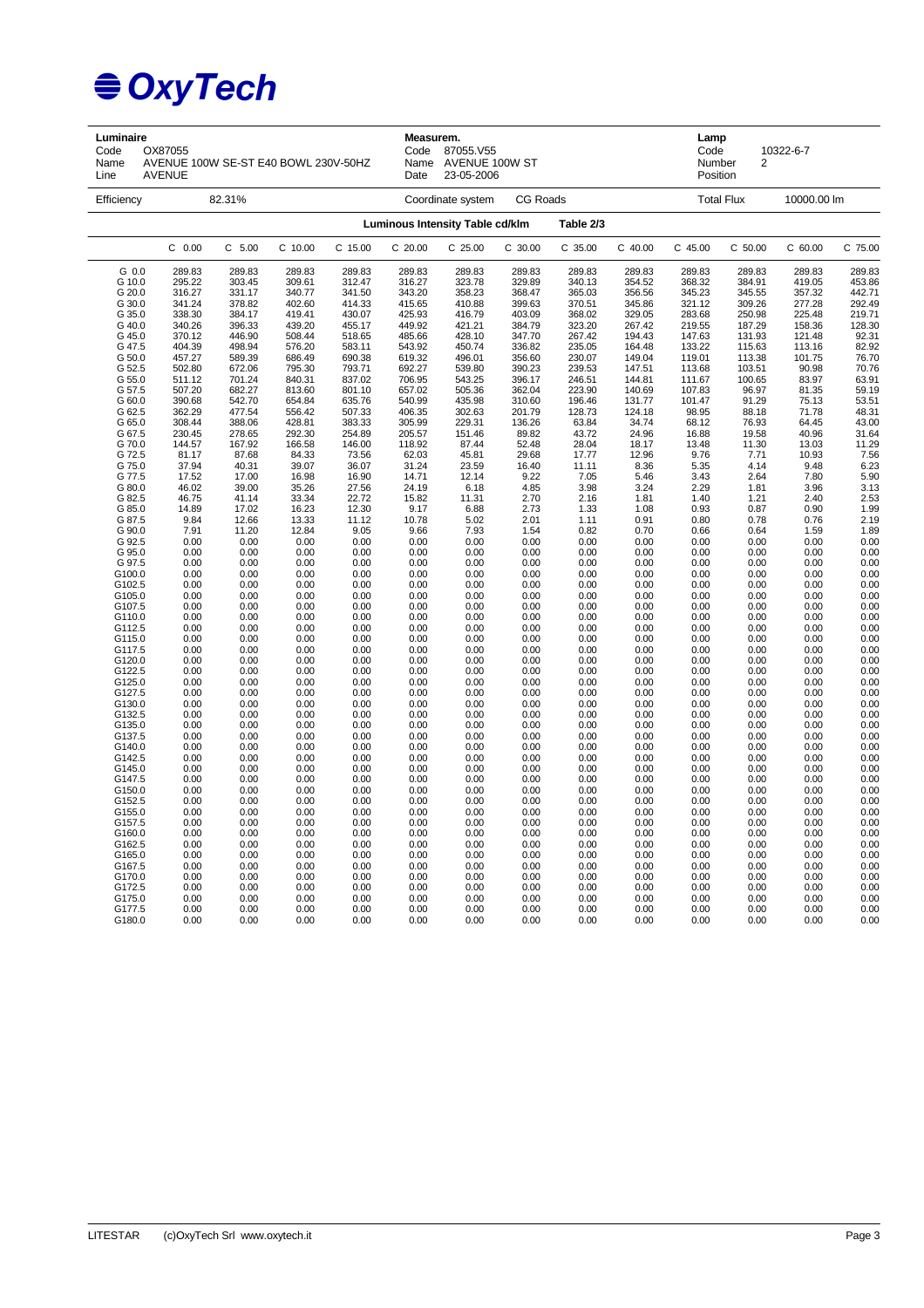| Luminaire<br>Code<br>Name<br>Line | OX87055<br>AVENUE 100W SE-ST E40 BOWL 230V-50HZ<br><b>AVENUE</b> | Measurem.<br>Code<br>87055.V55<br>Name AVENUE 100W ST<br>Date<br>23-05-2006                                                                                                                                                                                                                                                                                                                                                                                                                                                                                                                                         |                                                                                                                                                                                                                                                                                                                                                                                                                                                                                                                    |           | Lamp<br>Code<br>Number<br>Position | 10322-6-7<br>2 |
|-----------------------------------|------------------------------------------------------------------|---------------------------------------------------------------------------------------------------------------------------------------------------------------------------------------------------------------------------------------------------------------------------------------------------------------------------------------------------------------------------------------------------------------------------------------------------------------------------------------------------------------------------------------------------------------------------------------------------------------------|--------------------------------------------------------------------------------------------------------------------------------------------------------------------------------------------------------------------------------------------------------------------------------------------------------------------------------------------------------------------------------------------------------------------------------------------------------------------------------------------------------------------|-----------|------------------------------------|----------------|
| Efficiency                        | 82.31%                                                           | Coordinate system                                                                                                                                                                                                                                                                                                                                                                                                                                                                                                                                                                                                   | CG Roads                                                                                                                                                                                                                                                                                                                                                                                                                                                                                                           |           | <b>Total Flux</b>                  | 10000.00 lm    |
|                                   |                                                                  | Luminous Intensity Table cd/klm                                                                                                                                                                                                                                                                                                                                                                                                                                                                                                                                                                                     |                                                                                                                                                                                                                                                                                                                                                                                                                                                                                                                    | Table 3/3 |                                    |                |
|                                   |                                                                  |                                                                                                                                                                                                                                                                                                                                                                                                                                                                                                                                                                                                                     | C 90.00                                                                                                                                                                                                                                                                                                                                                                                                                                                                                                            |           |                                    |                |
|                                   |                                                                  | G 0.0<br>G 10.0<br>G 20.0<br>G 30.0<br>G 35.0<br>G 40.0<br>G 45.0<br>G 47.5<br>G 50.0<br>G 52.5<br>G 55.0<br>G 57.5<br>G 60.0<br>G 62.5<br>G 65.0<br>G 67.5<br>G 70.0<br>G 72.5<br>G 75.0<br>G 77.5<br>G 80.0<br>G 82.5<br>G 85.0<br>G 87.5<br>G 90.0<br>G 92.5<br>G 95.0<br>G 97.5<br>G100.0<br>G102.5<br>G105.0<br>G107.5<br>G110.0<br>G112.5<br>G115.0<br>G117.5<br>G120.0<br>G122.5<br>G125.0<br>G127.5<br>G130.0<br>G132.5<br>G135.0<br>G137.5<br>G140.0<br>G142.5<br>G145.0<br>G147.5<br>G150.0<br>G152.5<br>G155.0<br>G157.5<br>G160.0<br>G162.5<br>G165.0<br>G167.5<br>G170.0<br>G172.5<br>G175.0<br>G177.5 | 289.83<br>488.19<br>511.34<br>265.59<br>178.64<br>116.15<br>84.08<br>76.26<br>70.09<br>63.81<br>57.64<br>51.35<br>45.51<br>39.89<br>34.49<br>24.13<br>9.90<br>5.86<br>4.98<br>4.83<br>3.72<br>2.94<br>2.76<br>2.87<br>2.19<br>0.00<br>0.00<br>0.00<br>0.00<br>0.00<br>0.00<br>0.00<br>0.00<br>0.00<br>0.00<br>0.00<br>0.00<br>0.00<br>0.00<br>0.00<br>0.00<br>0.00<br>0.00<br>0.00<br>0.00<br>0.00<br>0.00<br>0.00<br>0.00<br>0.00<br>0.00<br>0.00<br>0.00<br>0.00<br>0.00<br>0.00<br>0.00<br>0.00<br>0.00<br>0.00 |           |                                    |                |
|                                   |                                                                  | G180.0                                                                                                                                                                                                                                                                                                                                                                                                                                                                                                                                                                                                              | 0.00                                                                                                                                                                                                                                                                                                                                                                                                                                                                                                               |           |                                    |                |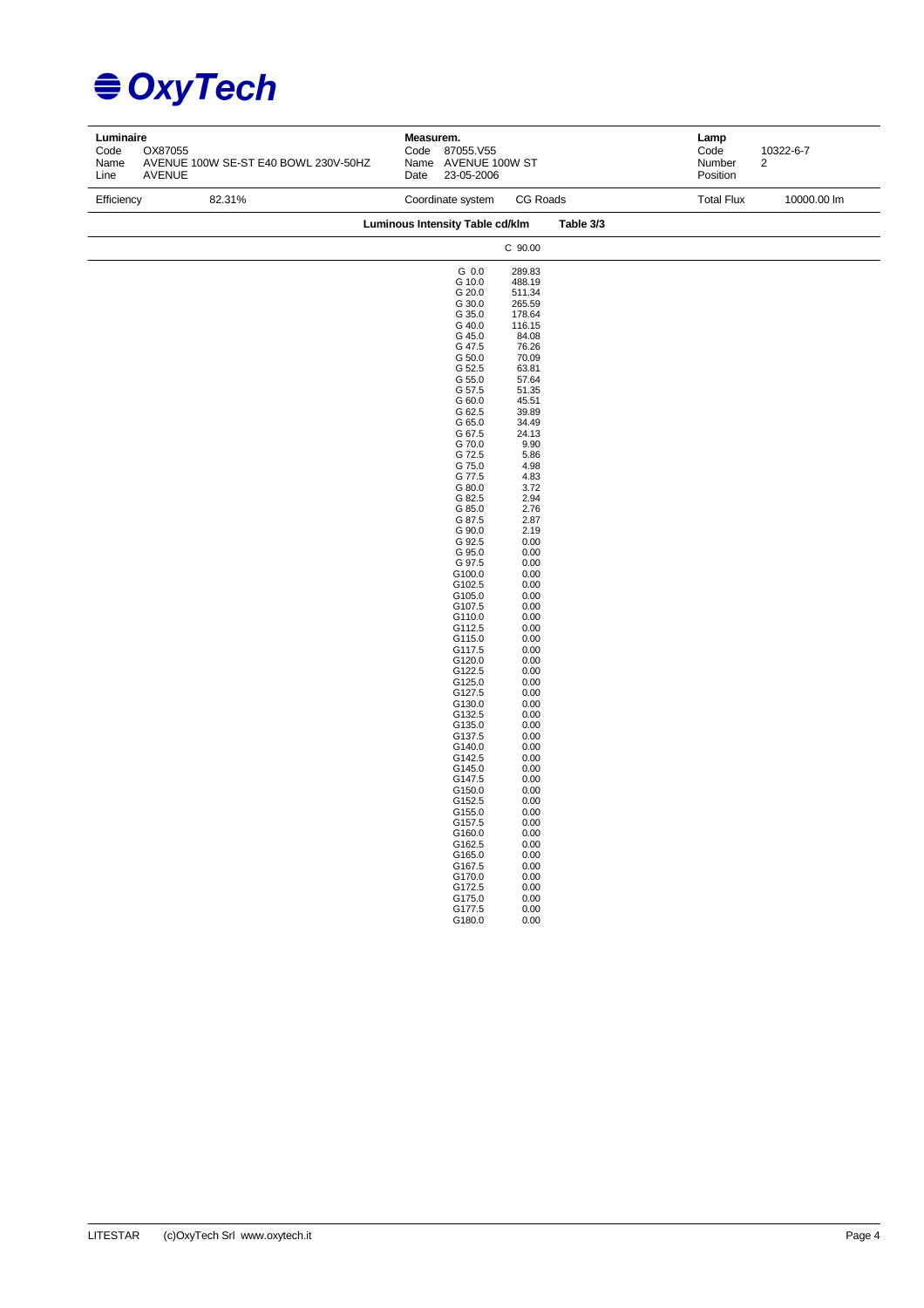## **€ OxyTech**



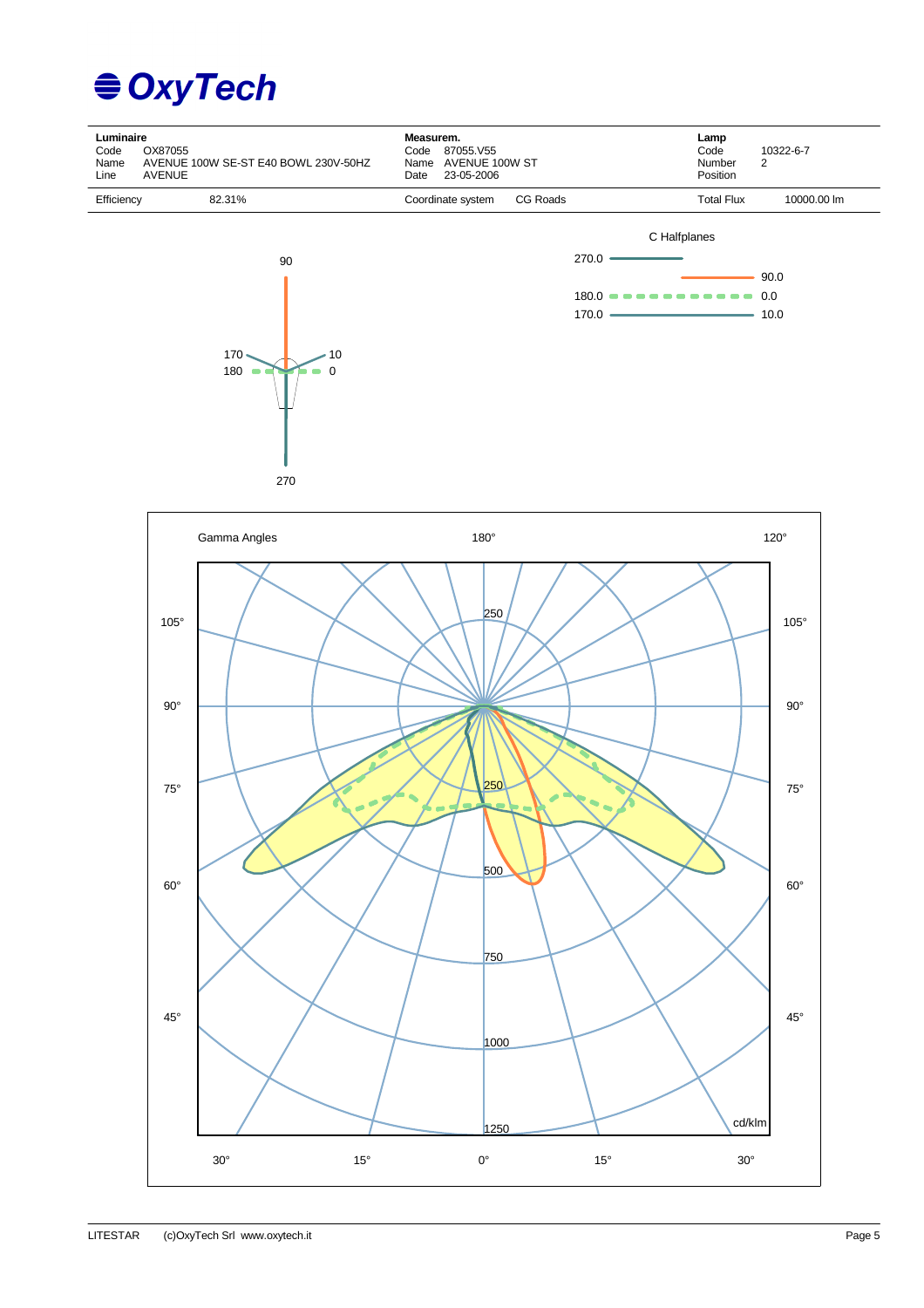

| Luminaire<br>OX87055<br>Code<br>Name<br>AVENUE 100W SE-ST E40 BOWL 230V-50HZ<br>Line<br>AVENUE | Measurem.<br>87055.V55<br>Code<br>AVENUE 100W ST<br>Name<br>23-05-2006<br>Date | Lamp<br>Code<br>10322-6-7<br>Number<br>2<br>Position |
|------------------------------------------------------------------------------------------------|--------------------------------------------------------------------------------|------------------------------------------------------|
| Efficiency                                                                                     | CG Roads                                                                       | Total Flux                                           |
| 82.31%                                                                                         | Coordinate system                                                              | 10000.00 lm                                          |





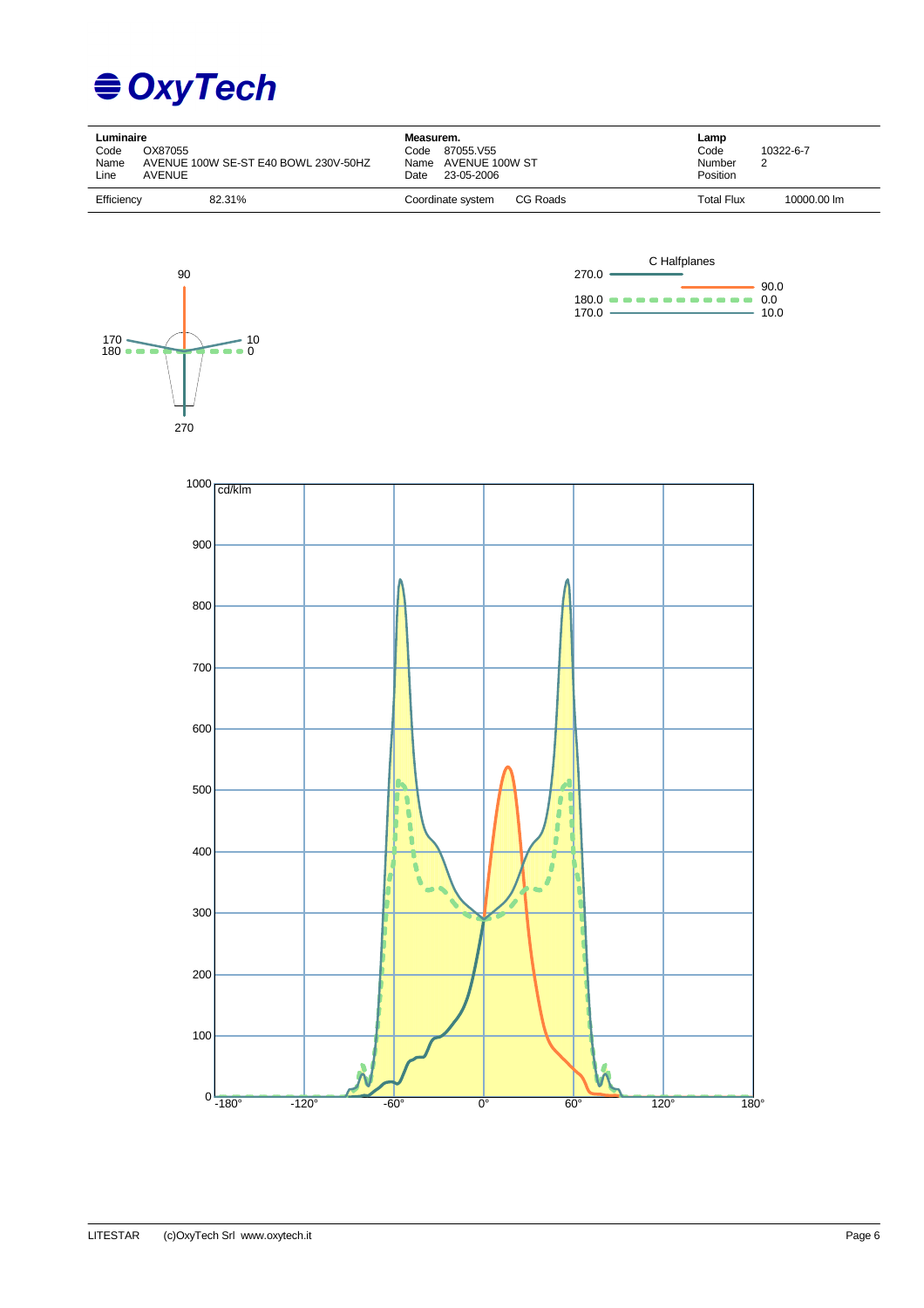| Luminaire<br>Code<br>Name<br>Line | OX87055<br><b>AVENUE</b>           | AVENUE 100W SE-ST E40 BOWL 230V-50HZ                    |                                               |                                                | Date                 | Measurem.<br>Code<br>87055.V55<br>Name<br>23-05-2006 | <b>AVENUE 100W ST</b>                                                           |                                              | Lamp<br>10322-6-7<br>Code<br>2<br><b>Number</b><br>Position |                                              |                                          |                                         |
|-----------------------------------|------------------------------------|---------------------------------------------------------|-----------------------------------------------|------------------------------------------------|----------------------|------------------------------------------------------|---------------------------------------------------------------------------------|----------------------------------------------|-------------------------------------------------------------|----------------------------------------------|------------------------------------------|-----------------------------------------|
| Efficiency                        |                                    | 82.31%                                                  |                                               |                                                |                      | Coordinate system                                    |                                                                                 | CG Roads                                     |                                                             | <b>Total Flux</b>                            |                                          | 10000.00 lm                             |
|                                   |                                    |                                                         |                                               |                                                |                      |                                                      | Width at 50.00 % of MaxLux                                                      |                                              |                                                             |                                              |                                          |                                         |
|                                   | H[m]<br>OA<br>OB                   | 1.00<br>2.31<br>2.31                                    | 2.00<br>4.62<br>4.62                          | 3.00<br>6.94<br>6.94                           | 4.00<br>9.25<br>9.25 | 5.00<br>11.56<br>11.56                               | H[m]<br><sub>OC</sub><br>OD.                                                    | 1.00<br>0.58<br>0.04                         | 2.00<br>1.17<br>0.08                                        | 3.00<br>1.75<br>0.12                         | 4.00<br>2.34<br>0.16                     | 5.00<br>2.92<br>0.19                    |
|                                   | OA<br><b>OB</b><br>ОC<br><b>OD</b> | $\mathbf 0$<br>2898.31<br>2898.31<br>2898.31<br>2898.31 | 5<br>2913.52<br>2913.52<br>3986.35<br>2234.89 | 15<br>3033.83<br>3033.83<br>5366.07<br>1396.42 |                      | 25<br>3320.19<br>3320.19<br>3980.18<br>1066.40       | Luminous Intensities [ cd/klm]<br>35<br>3383.00<br>3383.00<br>1786.37<br>912.47 | 45<br>3701.22<br>3701.22<br>840.84<br>649.09 | 55<br>5111.21<br>5111.21<br>576.36<br>301.95                | 65<br>3084.35<br>3084.35<br>344.93<br>242.44 | 75<br>379.42<br>379.42<br>49.81<br>64.36 | 85<br>148.88<br>148.88<br>27.55<br>9.61 |



| H[m] | D[m]  | Max<br>lux I | Med<br>lux | Alpha=66.6°+66.6° | G=0.0<br>Max not at G |
|------|-------|--------------|------------|-------------------|-----------------------|
| 1.00 | 4.62  | 4857         | 1482       |                   |                       |
| 2.00 | 9.25  | 1214         | 371        |                   |                       |
| 3.00 | 13.87 | 540          | 165        |                   |                       |
| 4.00 | 18.50 | 304          | 93         |                   |                       |
| 5.00 | 23.12 | 194          | 59         |                   |                       |

| H[m] | D[m] | Max<br>lux l | lux  | Med Beta=2.2 <sup>°+30.3°</sup> | G=0.0<br>Max not at G |
|------|------|--------------|------|---------------------------------|-----------------------|
| 1.00 | 0.62 | 4857         | 1482 |                                 |                       |
| 2.00 | 1.25 | 1214         | 371  |                                 |                       |
| 3.00 | 1.87 | 540          | 165  |                                 |                       |
| 4.00 | 2.49 | 304          | 93   |                                 |                       |
| 5.00 | 3.11 | 194          | 59   |                                 |                       |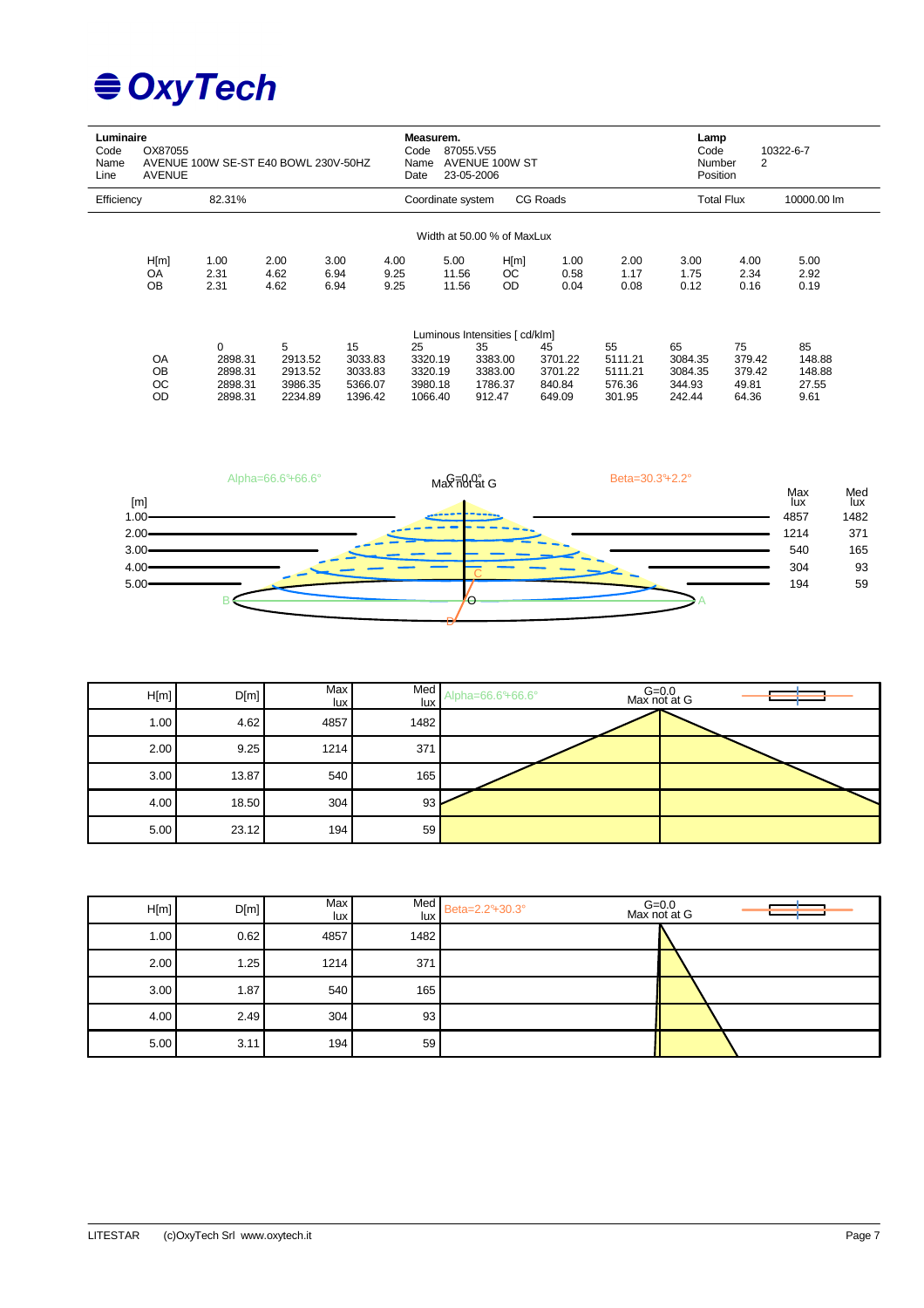| Luminaire<br>Code<br>Name<br>Line | OX87055<br>AVENUE 100W SE-ST E40 BOWL 230V-50HZ<br><b>AVENUE</b> |           |           |           |                  |           | Code<br>Date                               | Measurem.         | 87055.V55<br>23-05-2006           | Name AVENUE 100W ST       |                            |                            |            |                         | Lamp<br>Code<br>Number<br>Position | 2                  | 10322-6-7  |                    |
|-----------------------------------|------------------------------------------------------------------|-----------|-----------|-----------|------------------|-----------|--------------------------------------------|-------------------|-----------------------------------|---------------------------|----------------------------|----------------------------|------------|-------------------------|------------------------------------|--------------------|------------|--------------------|
| Efficiency                        |                                                                  | 82.31%    |           |           |                  |           |                                            | Coordinate system |                                   |                           | CG Roads                   |                            |            |                         | <b>Total Flux</b>                  |                    |            | 10000.00 lm        |
|                                   |                                                                  |           |           |           |                  |           |                                            |                   |                                   |                           |                            |                            |            |                         |                                    |                    |            |                    |
|                                   |                                                                  |           |           |           |                  |           | Total Flux=10000.00 Luminaire Flux=8230.93 |                   |                                   |                           |                            |                            |            |                         |                                    |                    |            |                    |
| RI                                | 0.60                                                             |           | 0.80      | 1.00      |                  | 1.25      | 1.50                                       |                   | 2.00                              |                           | 2.50                       | 3.00                       |            | 4.00                    |                                    | 5.00               | 10.00      | 20.00              |
| <b>DRR</b><br><b>RC</b>           | 0.30                                                             |           | 0.40      | 0.48      |                  | 0.56      | 0.62                                       |                   | 0.71                              |                           | 0.77                       | 0.81                       |            | 0.85                    |                                    | 0.88               | 0.93       | 0.96<br>4          |
|                                   | 5                                                                |           | 5         | 5         |                  | 4         | 4                                          |                   | 4                                 |                           | 4                          | 4                          |            | 4                       |                                    | 4                  | 4          |                    |
|                                   |                                                                  |           |           |           |                  |           |                                            |                   |                                   | Zonal Flux per 1000 Lumen |                            |                            |            |                         |                                    |                    |            |                    |
| Y°<br>ZF(Y)                       | 10<br>28                                                         | 20<br>112 | 30<br>237 | 40<br>377 | 50<br>524        | 60<br>702 | 70<br>798                                  | 80<br>815         | 90<br>823                         | 100<br>823                | 110<br>823                 | 120<br>823                 | 130<br>823 | 140<br>823              | 150<br>823                         | 160<br>823         | 170<br>823 | 180<br>823         |
|                                   |                                                                  |           |           |           |                  |           |                                            |                   |                                   |                           |                            |                            |            |                         |                                    |                    |            |                    |
|                                   |                                                                  |           |           |           |                  |           |                                            |                   | CIE Flux Codes<br>48 85 98 100 82 |                           |                            |                            |            |                         |                                    |                    |            |                    |
|                                   | C.I.E.                                                           |           |           |           |                  |           | 5/5/5/4/4/4/4/4/4/4/4/4                    |                   |                                   |                           |                            | LOR                        |            | 82.30933 %              |                                    |                    |            |                    |
|                                   | <b>D DIN 5040</b><br>F UTE                                       |           |           |           | A30<br>0.82D     |           |                                            |                   |                                   |                           |                            | <b>ULOR</b><br><b>DLOR</b> |            | 0.04157 %<br>82.26776 % |                                    |                    |            |                    |
|                                   | <b>B NBN</b>                                                     |           |           |           | BZ4              |           |                                            |                   |                                   |                           |                            | <b>UFF</b>                 |            | 0.05051 %               |                                    |                    |            |                    |
|                                   | RN<br><b>BLF</b>                                                 |           |           |           | 0.05051 %<br>1.0 |           |                                            |                   |                                   |                           |                            | <b>DFF</b>                 |            | 99.94949 %              |                                    |                    |            |                    |
|                                   |                                                                  |           |           |           |                  |           |                                            |                   |                                   |                           |                            | <b>FFR</b>                 |            | 0.05054 %               |                                    |                    |            |                    |
| 100% ZF                           |                                                                  |           |           |           |                  |           |                                            |                   |                                   |                           |                            |                            |            |                         |                                    |                    |            |                    |
|                                   |                                                                  |           |           |           |                  |           |                                            |                   |                                   |                           |                            |                            |            | Zonal Flux              |                                    |                    |            |                    |
|                                   |                                                                  |           |           |           |                  |           |                                            |                   |                                   | Gamma °                   |                            | Flux                       |            | Sum Im                  |                                    | Flux [%]           |            | Sum [%]            |
|                                   |                                                                  |           |           |           |                  |           |                                            |                   |                                   |                           | $0^{\circ}$<br>$5^{\circ}$ | 0.00<br>9.54               |            |                         | 0.00<br>9.54                       | 0.00%<br>1.16%     |            | 0.00%<br>1.16%     |
|                                   |                                                                  |           |           |           |                  |           |                                            |                   |                                   |                           | $10^{\circ}$               | 18.78                      |            |                         | 28.31                              | 2.28 %             |            | 3.44 %             |
|                                   |                                                                  |           |           |           |                  |           |                                            |                   |                                   |                           | $15^{\circ}$               | 34.97                      |            |                         | 63.29                              | 4.25 %             |            | 7.69%              |
|                                   |                                                                  |           |           |           |                  |           |                                            |                   |                                   |                           | $20^{\circ}$               | 48.95                      |            |                         | 112.24                             | 5.95 %             |            | 13.64%             |
|                                   |                                                                  |           |           |           |                  |           |                                            |                   |                                   |                           | $25^{\circ}$               | 58.76                      |            | 171.00                  |                                    | 7.14 %             |            | 20.78%             |
|                                   |                                                                  |           |           |           |                  |           |                                            |                   |                                   |                           | $30^\circ$                 | 65.70                      |            | 236.70                  |                                    | 7.98%              |            | 28.76%             |
| 75%                               |                                                                  |           |           |           |                  |           |                                            |                   |                                   |                           | $35^\circ$<br>$40^{\circ}$ | 69.76<br>70.23             |            | 306.45<br>376.68        |                                    | 8.47%<br>8.53%     |            | 37.23%<br>45.76%   |
|                                   |                                                                  |           |           |           |                  |           |                                            |                   |                                   |                           | $45^{\circ}$               | 70.42                      |            | 447.11                  |                                    | 8.56%              |            | 54.32%             |
|                                   |                                                                  |           |           |           |                  |           |                                            |                   |                                   |                           | $50^\circ$                 | 76.54                      |            | 523.65                  |                                    | 9.30 %             |            | 63.62%             |
|                                   |                                                                  |           |           |           |                  |           |                                            |                   |                                   |                           | $55^{\circ}$               | 89.94                      |            |                         | 613.59                             | 10.93 %            |            | 74.55%             |
|                                   |                                                                  |           |           |           |                  |           |                                            |                   |                                   |                           | $60^\circ$                 | 88.07                      |            |                         | 701.65                             | 10.70%             |            | 85.25%             |
|                                   |                                                                  |           |           |           |                  |           |                                            |                   |                                   |                           | $65^\circ$                 | 62.82                      |            | 764.47                  |                                    | 7.63%              |            | 92.88%             |
|                                   |                                                                  |           |           |           |                  |           |                                            |                   |                                   |                           | $70^\circ$                 | 33.59                      |            | 798.07                  |                                    | 4.08%              |            | 96.96%             |
|                                   |                                                                  |           |           |           |                  |           |                                            |                   |                                   |                           | $75^\circ$                 | 12.38                      |            | 810.44                  |                                    | 1.50 %             |            | 98.46%             |
| 50%                               |                                                                  |           |           |           |                  |           |                                            |                   |                                   |                           | $80^\circ$<br>$85^\circ$   | 4.91<br>5.23               |            | 815.35<br>820.58        |                                    | 0.60%<br>0.63%     |            | 99.06%<br>99.69%   |
|                                   |                                                                  |           |           |           |                  |           |                                            |                   |                                   |                           | $90^\circ$                 | 2.10                       |            | 822.68                  |                                    | 0.26%              |            | 99.95%             |
|                                   |                                                                  |           |           |           |                  |           |                                            |                   |                                   |                           | $95^\circ$                 | 0.42                       |            | 823.09                  |                                    | 0.05%              |            | 100.00%            |
|                                   |                                                                  |           |           |           |                  |           |                                            |                   |                                   |                           | $100^\circ$                | 0.00                       |            | 823.09                  |                                    | 0.00%              |            | 100.00%            |
|                                   |                                                                  |           |           |           |                  |           |                                            |                   |                                   |                           | $105^\circ$                | 0.00                       |            | 823.09                  |                                    | $0.00 \%$          |            | 100.00%            |
|                                   |                                                                  |           |           |           |                  |           |                                            |                   |                                   |                           | 110°                       | 0.00                       |            | 823.09                  |                                    | 0.00%              |            | 100.00%            |
|                                   |                                                                  |           |           |           |                  |           |                                            |                   |                                   |                           | 115°                       | 0.00                       |            | 823.09                  |                                    | $0.00 \%$          |            | 100.00%            |
|                                   |                                                                  |           |           |           |                  |           |                                            |                   |                                   |                           | $120^\circ$<br>$125^\circ$ | 0.00<br>0.00               |            | 823.09<br>823.09        |                                    | 0.00%<br>0.00%     |            | 100.00%<br>100.00% |
|                                   |                                                                  |           |           |           |                  |           |                                            |                   |                                   |                           | $130^\circ$                | 0.00                       |            | 823.09                  |                                    | 0.00%              |            | 100.00%            |
| 25%                               |                                                                  |           |           |           |                  |           |                                            |                   |                                   |                           | $135^\circ$                | 0.00                       |            | 823.09                  |                                    | 0.00%              |            | 100.00%            |
|                                   |                                                                  |           |           |           |                  |           |                                            |                   |                                   |                           | $140^\circ$                | 0.00                       |            | 823.09                  |                                    | 0.00%              |            | 100.00%            |
|                                   |                                                                  |           |           |           |                  |           |                                            |                   |                                   |                           | $145^\circ$                | 0.00                       |            | 823.09                  |                                    | $0.00 \%$          |            | 100.00%            |
|                                   |                                                                  |           |           |           |                  |           |                                            |                   |                                   |                           | $150^\circ$                | 0.00                       |            | 823.09                  |                                    | 0.00%              |            | 100.00%            |
|                                   |                                                                  |           |           |           |                  |           |                                            |                   |                                   |                           | $155^\circ$                | 0.00                       |            | 823.09                  |                                    | 0.00%              |            | 100.00%            |
|                                   |                                                                  |           |           |           |                  |           |                                            |                   |                                   |                           | $160^\circ$<br>$165^\circ$ | 0.00<br>0.00               |            | 823.09                  |                                    | 0.00%              |            | 100.00%<br>100.00% |
|                                   |                                                                  |           |           |           |                  |           |                                            |                   |                                   |                           | 170°                       | 0.00                       |            | 823.09<br>823.09        |                                    | 0.00%<br>$0.00 \%$ |            | 100.00%            |
|                                   |                                                                  |           |           |           |                  |           |                                            |                   |                                   |                           | $175^\circ$                | 0.00                       |            | 823.09                  |                                    | $0.00 \%$          |            | 100.00%            |
|                                   |                                                                  |           |           |           |                  |           |                                            |                   |                                   |                           | $180^\circ$                | 0.00                       |            | 823.09                  |                                    | $0.00 \%$          |            | 100.00%            |

0 30 60 90 120 150 180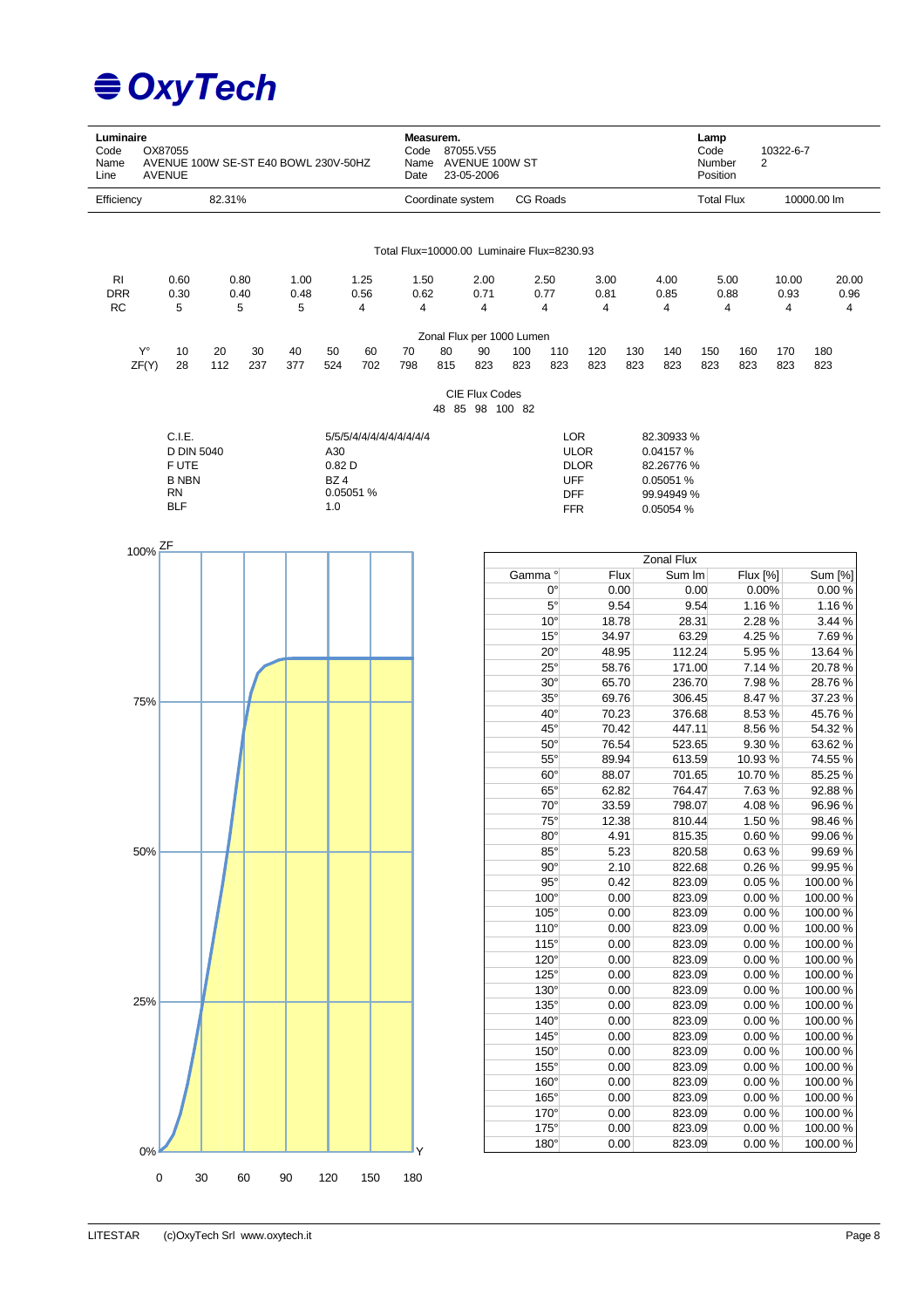

### IPEA Document

#### Luminaire

| <b>Luminaire Data</b>                      | Operator             |
|--------------------------------------------|----------------------|
| Manufacturer: GEWISS                       | Name: OxyTech        |
| Name: AVENUE 100W SE-ST E40 BOWL 230V-50HZ | Company: OxyTech     |
| Light Source: CPX-20-13                    | Date: 23 / 05 / 2006 |
| Application: Road (ME)                     | File: GW87073.oxl    |
|                                            |                      |

Energy Classification **IPEA** 



#### Other Data

| Source and code           | CPX-20-13    | Source features            |                |
|---------------------------|--------------|----------------------------|----------------|
| Color temperature and CRI | Tc:2700 Ra:0 | Optics                     | Symmetric      |
| Attachments               |              | Attachments classification | A <sub>1</sub> |
| <b>PSU</b>                |              | Reliability                |                |
| Source flux               | 10000.0 lm   | <b>Real Power</b>          | 115W           |
| <b>Total Flux</b>         | 8230.9 lm    | Source life time           |                |
| <b>LLMF</b>               |              | <b>LSF</b>                 |                |
| <b>Light Pollution</b>    | 0.2%         | Certification              |                |
| Price                     |              | Warranty                   |                |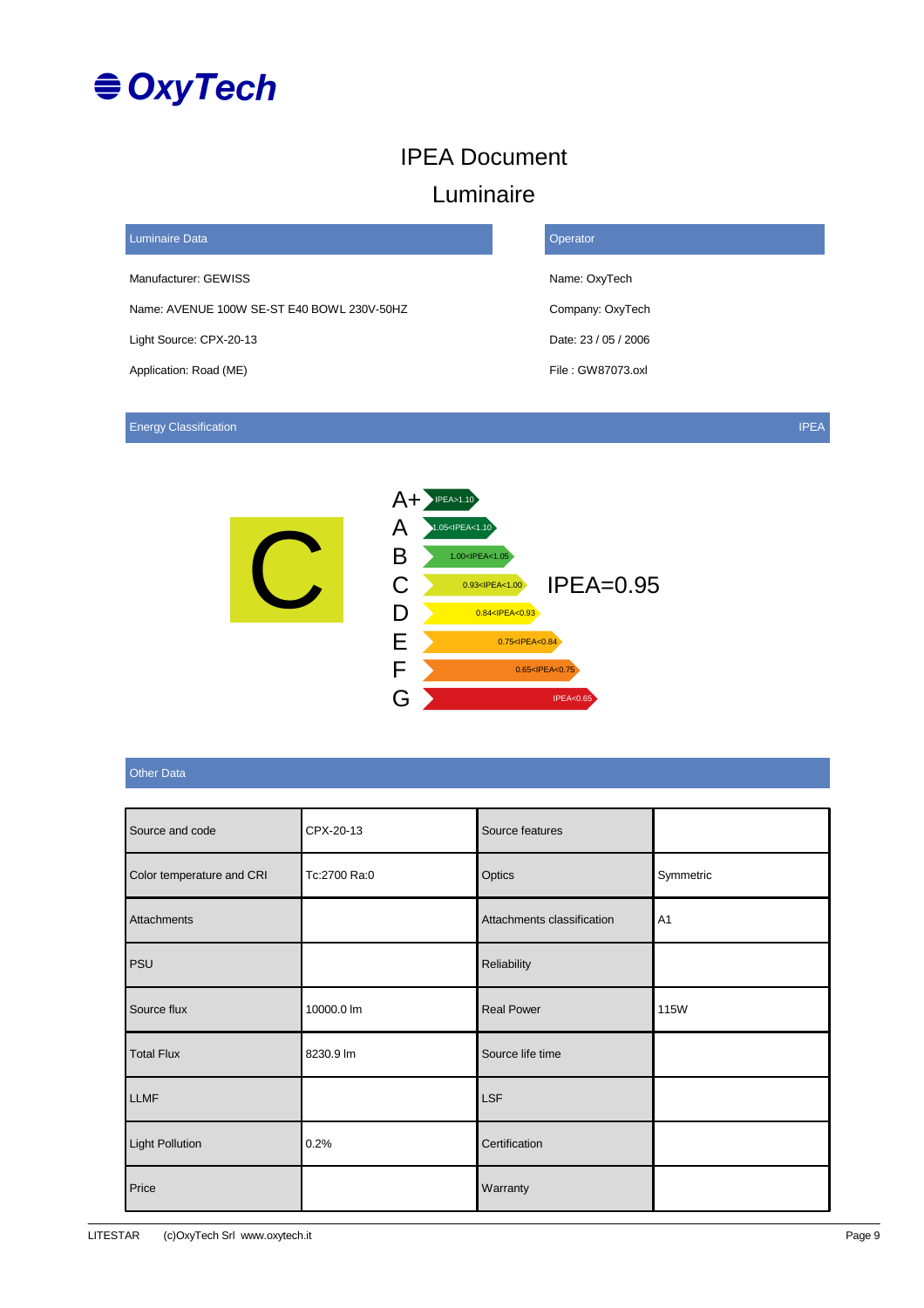

| Luminaire<br>OX87055<br>Code<br>Name<br>Line<br>AVENUE | AVENUE 100W SE-ST E40 BOWL 230V-50HZ | Measurem.<br>87055.V55<br>Code<br>Name AVENUE 100W ST<br>23-05-2006<br>Date | Lamp<br>Code<br>Number<br>Position | 10322-6-7   |
|--------------------------------------------------------|--------------------------------------|-----------------------------------------------------------------------------|------------------------------------|-------------|
| Efficiency                                             | 82.31%                               | CG Roads<br>Coordinate system                                               | <b>Total Flux</b>                  | 10000.00 lm |

Isolux (Floor)

Luminaire position X=0.00m Y=0.00m Z=3.00m

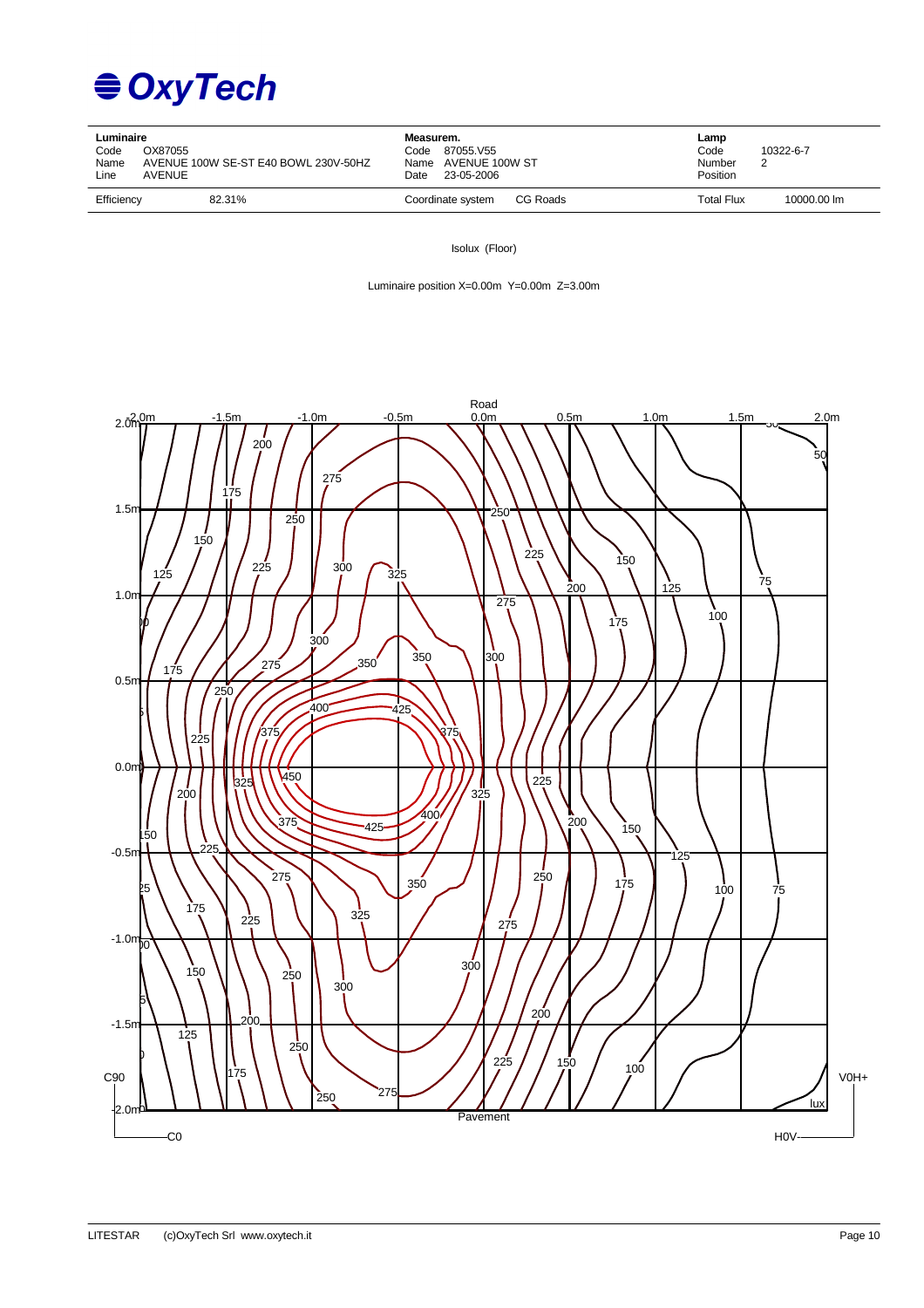

| Code<br>Name<br>Line | Luminaire<br>OX87055<br>AVENUE 100W SE-ST E40 BOWL 230V-50HZ<br><b>AVENUE</b> |  |  |                               |  | Measurem.<br>Code 87055.V55<br>Name AVENUE 100W ST<br>23-05-2006 |      | Lamp<br>Code<br>Number<br>Position | 10322-6-7<br>$\overline{2}$ |             |      |
|----------------------|-------------------------------------------------------------------------------|--|--|-------------------------------|--|------------------------------------------------------------------|------|------------------------------------|-----------------------------|-------------|------|
|                      | Efficiency<br>82.31%                                                          |  |  | CG Roads<br>Coordinate system |  |                                                                  |      |                                    | <b>Total Flux</b>           | 10000.00 lm |      |
|                      |                                                                               |  |  |                               |  | Roads Graphics                                                   |      |                                    |                             |             |      |
|                      | Tilting Angle = $0.0$                                                         |  |  |                               |  | $ETA = 82.27%$                                                   |      |                                    |                             |             |      |
|                      | Pavement                                                                      |  |  |                               |  | 0.9                                                              |      |                                    |                             |             | Road |
|                      | 0.26                                                                          |  |  |                               |  | 0.8                                                              |      |                                    |                             |             | 0.56 |
|                      |                                                                               |  |  |                               |  | 0.7                                                              | C270 | C90                                |                             |             |      |
|                      |                                                                               |  |  |                               |  | 0.6                                                              |      |                                    |                             |             |      |
|                      |                                                                               |  |  |                               |  | 0.5                                                              |      |                                    |                             |             |      |
|                      |                                                                               |  |  |                               |  | 0.4                                                              |      |                                    |                             |             |      |
|                      |                                                                               |  |  |                               |  | 0.3                                                              |      |                                    |                             |             |      |
|                      |                                                                               |  |  |                               |  | 0.2                                                              |      |                                    |                             |             |      |
|                      |                                                                               |  |  |                               |  | 0.1                                                              |      |                                    |                             |             |      |

-90 -75 -60 -45 -30 -15 0 15 30 45 60 75 90

| Spread: 24.8°Narrow                                         | <b>DLOR</b>              | 82.26776 %     |
|-------------------------------------------------------------|--------------------------|----------------|
| Throw: 54.9°Short                                           | <b>ULOR</b>              | 0.04157%       |
| SLI (glare) 3.7 Moderate                                    | Efficiency               | 82.30933 %     |
| CIE Classification: Semi-Cutoff - Max: C=10.0° Ga mma=55.0° | <b>RN</b>                | 0.05051%       |
| <b>IES Classification: Cutoff</b>                           | Glare Index              | D <sub>3</sub> |
| KB <sub>2</sub>                                             | Luminous Intensity Class | G3             |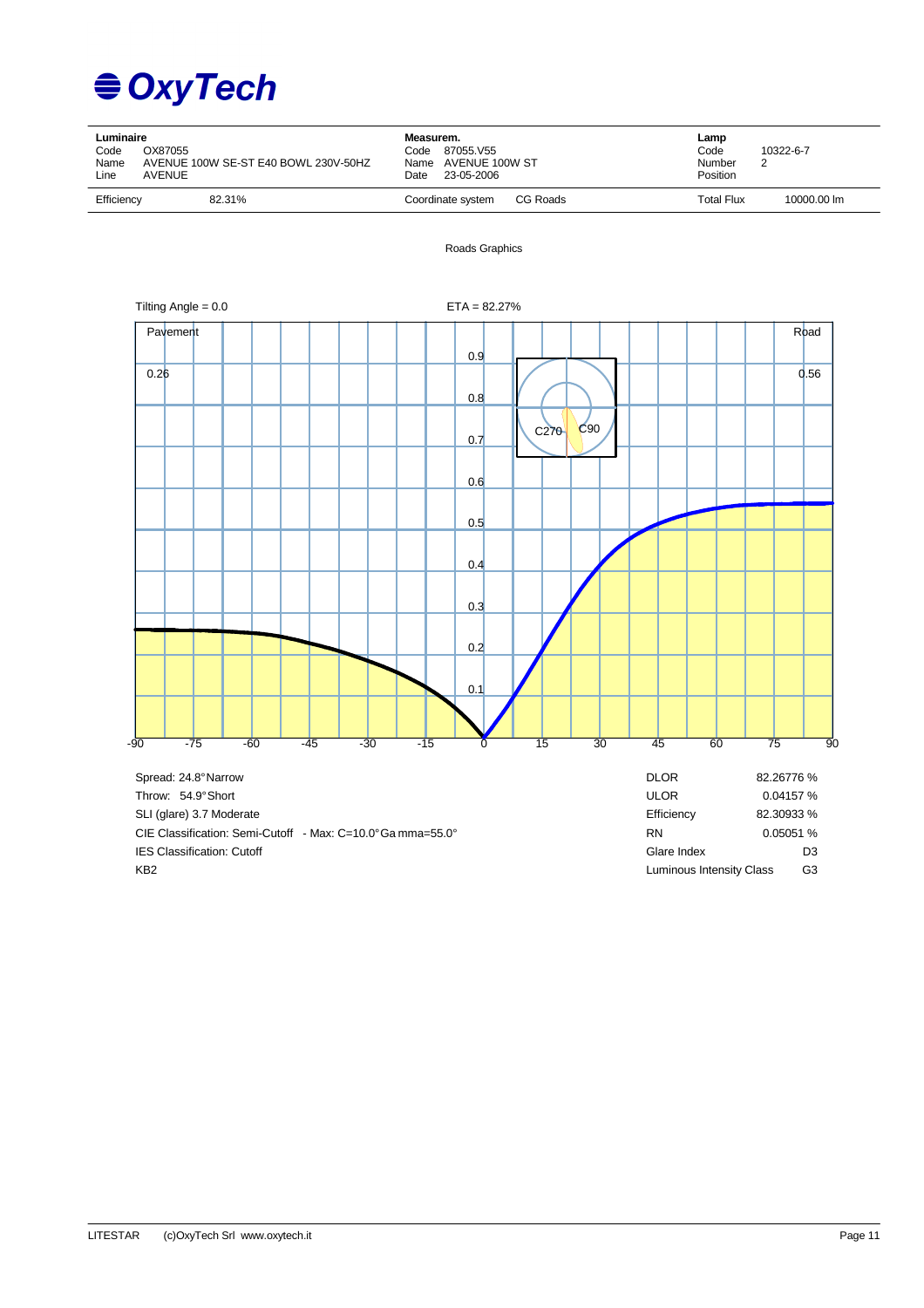## **€ OxyTech**

| Luminaire<br>Code<br>Name<br>Line | OX87055<br>AVENUE 100W SE-ST E40 BOWL 230V-50HZ<br>AVENUE | Measurem.<br>87055.V55<br>Code<br>Name AVENUE 100W ST<br>23-05-2006<br>Date | Lamp<br>Code<br>Number<br>Position | 10322-6-7<br>ົ |
|-----------------------------------|-----------------------------------------------------------|-----------------------------------------------------------------------------|------------------------------------|----------------|
| Efficiency                        | 82.31%                                                    | CG Roads<br>Coordinate system                                               | Total Flux                         | 10000.00 lm    |





| Luminaire Classification System (LCS) |                            |                                      |             |        |  |  |  |  |  |  |
|---------------------------------------|----------------------------|--------------------------------------|-------------|--------|--|--|--|--|--|--|
| LCS Zone                              |                            | Lumens                               | %Lamp       | %Lum   |  |  |  |  |  |  |
| FL.                                   | $0^{\circ} - 30^{\circ}$   | 1544.8 lm                            | 15.4%       | 18.8%  |  |  |  |  |  |  |
| <b>FM</b>                             | $30^{\circ} - 60^{\circ}$  | 3218.7 lm                            | 32.2%       | 39.1%  |  |  |  |  |  |  |
| FH                                    | $60^\circ - 80^\circ$      | 834.2 lm                             | 8.3%        | 10.1%  |  |  |  |  |  |  |
| <b>FVH</b>                            | $80^{\circ} - 90^{\circ}$  | 36.9 lm                              | 0.4%        | 0.4%   |  |  |  |  |  |  |
| <b>BL</b>                             | $0^{\circ} - 30^{\circ}$   | 828.7 lm                             | 8.3%        | 10.1%  |  |  |  |  |  |  |
| <b>BM</b>                             | $30^{\circ} - 60^{\circ}$  | 1425.7 lm                            | 14.3%       | 17.3%  |  |  |  |  |  |  |
| BH                                    | $60^{\circ} - 80^{\circ}$  | 298.8 lm                             | 3.0%        | 3.6%   |  |  |  |  |  |  |
| <b>BVH</b>                            | $80^\circ - 90^\circ$      | 39.1 lm                              | 0.4%        | 0.5%   |  |  |  |  |  |  |
| UL                                    | $90^{\circ} - 100^{\circ}$ | 4.1 lm                               | $0.0 \%$    | 0.0%   |  |  |  |  |  |  |
| <b>UH</b>                             | 100°-- 180°                | $0.0 \text{ Im}$                     | $0.0 \%$    | 0.0%   |  |  |  |  |  |  |
| <b>TOTALS</b>                         |                            | 8230.9 lm                            | 82.3%       | 100.0% |  |  |  |  |  |  |
|                                       |                            | <b>BUG: B2 U1 G1</b><br>Type I Short | Assymetical |        |  |  |  |  |  |  |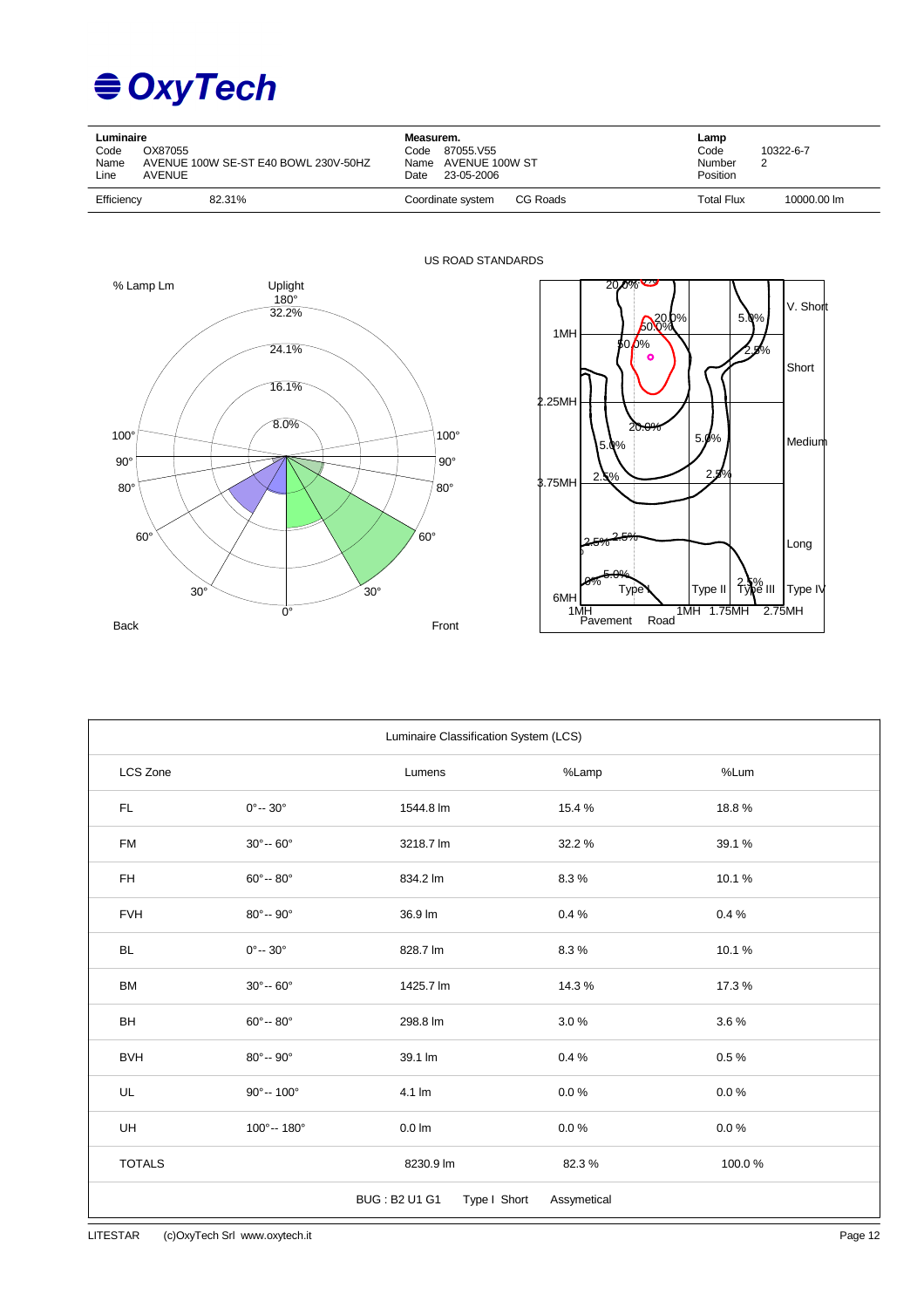

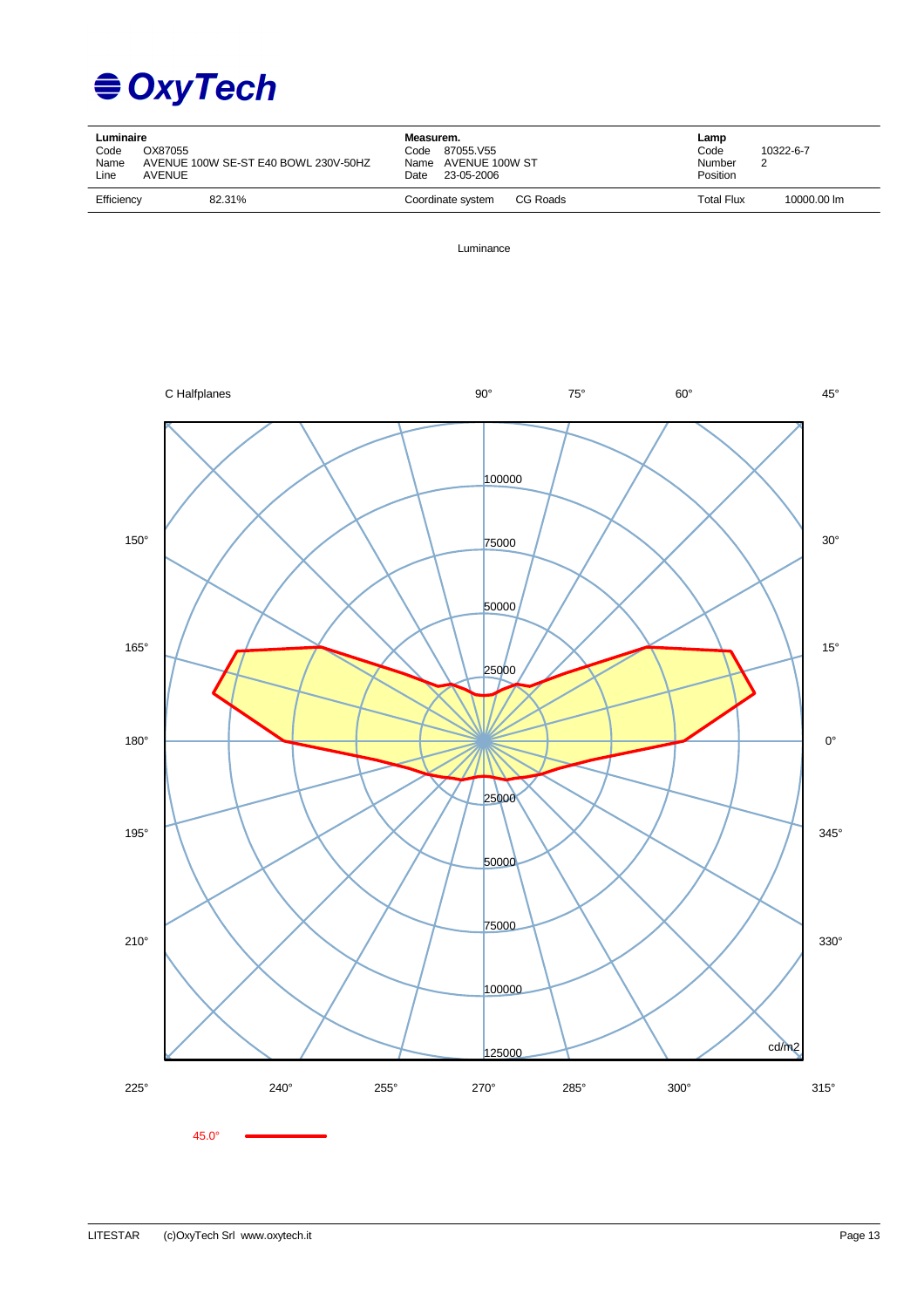| Luminaire<br>OX87055<br>Code<br>AVENUE 100W SE-ST E40 BOWL 230V-50HZ<br>Name<br><b>AVENUE</b><br>Line                        |                                                                                                                                                             |                                                                                                                                                              |                                                                                                                                                              |                                                                                                                                                           | Measurem.<br>Code<br>Name<br>Date                                                                                                                        | 87055.V55<br>AVENUE 100W ST<br>23-05-2006                                                                                                                |                                                                                                                                                          |                                                                                                                                                          |                                                                                                                                                          | Lamp<br>Code<br>10322-6-7<br>$\overline{2}$<br>Number<br>Position                                                                                        |                                                                                                                                                          |                                                                                                                                                          |                                                                                                                                                          |  |
|------------------------------------------------------------------------------------------------------------------------------|-------------------------------------------------------------------------------------------------------------------------------------------------------------|--------------------------------------------------------------------------------------------------------------------------------------------------------------|--------------------------------------------------------------------------------------------------------------------------------------------------------------|-----------------------------------------------------------------------------------------------------------------------------------------------------------|----------------------------------------------------------------------------------------------------------------------------------------------------------|----------------------------------------------------------------------------------------------------------------------------------------------------------|----------------------------------------------------------------------------------------------------------------------------------------------------------|----------------------------------------------------------------------------------------------------------------------------------------------------------|----------------------------------------------------------------------------------------------------------------------------------------------------------|----------------------------------------------------------------------------------------------------------------------------------------------------------|----------------------------------------------------------------------------------------------------------------------------------------------------------|----------------------------------------------------------------------------------------------------------------------------------------------------------|----------------------------------------------------------------------------------------------------------------------------------------------------------|--|
| 82.31%<br>Efficiency                                                                                                         |                                                                                                                                                             |                                                                                                                                                              |                                                                                                                                                              |                                                                                                                                                           |                                                                                                                                                          | CG Roads<br>Coordinate system                                                                                                                            |                                                                                                                                                          |                                                                                                                                                          |                                                                                                                                                          |                                                                                                                                                          | <b>Total Flux</b>                                                                                                                                        |                                                                                                                                                          | 10000.00 lm                                                                                                                                              |  |
|                                                                                                                              |                                                                                                                                                             |                                                                                                                                                              |                                                                                                                                                              |                                                                                                                                                           |                                                                                                                                                          | Luminance cd/m2                                                                                                                                          | Table 1/3                                                                                                                                                |                                                                                                                                                          |                                                                                                                                                          |                                                                                                                                                          |                                                                                                                                                          |                                                                                                                                                          |                                                                                                                                                          |  |
|                                                                                                                              | $C$ 0.00                                                                                                                                                    | $C$ 10.00                                                                                                                                                    | $C$ 20.00                                                                                                                                                    | C 30.00                                                                                                                                                   | $C$ 40.00                                                                                                                                                | $C$ 50.00                                                                                                                                                | $C$ 60.00                                                                                                                                                | C 70.00                                                                                                                                                  | $C$ 80.00                                                                                                                                                | C 90.00                                                                                                                                                  | C 100.00                                                                                                                                                 | C 110.00                                                                                                                                                 | C 120.00                                                                                                                                                 |  |
| G 0.0<br>G 5.0<br>G 10.0<br>G 15.0<br>G 20.0<br>G 25.0<br>G 30.0<br>G 35.0<br>G 40.0<br>G 45.0<br>G 50.0<br>G 55.0<br>G 60.0 | 43452.95<br>43847.83<br>44943.15<br>47089.23<br>50459.67<br>54923.97<br>59074.47<br>61917.18<br>66592.99<br>78475.57<br>106653.98<br>133600.12<br>117146.83 | 43452.95<br>45098.52<br>47135.12<br>49840.81<br>54369.47<br>61590.25<br>69697.22<br>76763.19<br>85956.89<br>107802.74<br>160119.29<br>219646.23<br>196353.96 | 43452.95<br>45878.48<br>48148.05<br>50314.59<br>54755.77<br>63299.03<br>71957.28<br>77956.51<br>88056.05<br>102973.23<br>144451.04<br>184787.91<br>162214.59 | 43452.95<br>46647.54<br>50222.24<br>54241.02<br>58788.47<br>63884.42<br>69183.49<br>73775.95<br>75309.07<br>73721.13<br>83174.36<br>103553.05<br>93134.66 | 43452.95<br>49384.23<br>53971.55<br>56054.71<br>56887.83<br>58079.74<br>59875.10<br>60224.76<br>52337.44<br>41223.44<br>34762.73<br>37852.33<br>39512.41 | 43452.95<br>52933.53<br>58597.60<br>57829.84<br>55131.16<br>55069.32<br>53537.86<br>45936.01<br>36655.39<br>27973.02<br>26444.19<br>26308.17<br>27374.60 | 43452.95<br>56176.29<br>63795.59<br>62598.95<br>57009.14<br>52349.01<br>48001.50<br>41268.84<br>30993.32<br>25756.50<br>23733.49<br>21947.92<br>22526.52 | 43452.95<br>57584.40<br>67507.62<br>69688.07<br>65546.51<br>57794.36<br>49419.75<br>40842.20<br>26826.89<br>21568.26<br>19576.71<br>18105.19<br>17805.01 | 43452.95<br>58561.75<br>70764.59<br>76932.19<br>74890.65<br>63961.61<br>50217.46<br>38450.29<br>23956.56<br>18422.62<br>16916.13<br>15831.79<br>14876.75 | 43452.95<br>59993.71<br>74321.74<br>83288.84<br>81582.27<br>65841.78<br>45977.99<br>32695.06<br>22732.66<br>17828.02<br>16347.57<br>15065.17<br>13647.20 | 43452.95<br>58561.75<br>70764.59<br>76932.19<br>74890.65<br>63961.61<br>50217.46<br>38450.29<br>23956.56<br>18422.62<br>16916.13<br>15831.79<br>14876.75 | 43452.95<br>57584.40<br>67507.62<br>69688.07<br>65546.51<br>57794.36<br>49419.75<br>40842.20<br>26826.89<br>21568.26<br>19576.71<br>18105.19<br>17805.01 | 43452.95<br>56176.29<br>63795.59<br>62598.95<br>57009.14<br>52349.01<br>48001.50<br>41268.84<br>30993.32<br>25756.50<br>23733.49<br>21947.92<br>22526.52 |  |
| G 65.0<br>G 70.0<br>G 75.0<br>G 80.0<br>G 85.0<br>G 90.0                                                                     | 109418.28<br>63373.75<br>21978.75<br>39733.36<br>25610.50<br>0.00                                                                                           | 152122.17<br>73020.05<br>22633.54<br>30446.75<br>27923.14<br>0.00                                                                                            | 108549.90<br>52128.29<br>18093.48<br>20881.15<br>15782.34<br>0.00                                                                                            | 48338.71<br>23003.05<br>9497.49<br>4184.83<br>4703.20<br>0.00                                                                                             | 12323.76<br>7964.50<br>4844.89<br>2801.41<br>1851.44<br>0.00                                                                                             | 27291.32<br>4951.96<br>2395.46<br>1564.52<br>1500.10<br>0.00                                                                                             | 22865.04<br>5712.57<br>5494.28<br>3417.93<br>1552.40<br>0.00                                                                                             | 17392.53<br>5411.11<br>4760.57<br>2938.93<br>2715.10<br>0.00                                                                                             | 13809.77<br>4630.78<br>3366.37<br>2593.13<br>3968.35<br>0.00                                                                                             | 12236.57<br>4337.99<br>2885.40<br>3215.96<br>4739.23<br>0.00                                                                                             | 13809.77<br>4630.78<br>3366.37<br>2593.13<br>3968.35<br>0.00                                                                                             | 17392.53<br>5411.11<br>4760.57<br>2938.93<br>2715.10<br>0.00                                                                                             | 22865.04<br>5712.57<br>5494.28<br>3417.93<br>1552.40<br>0.00                                                                                             |  |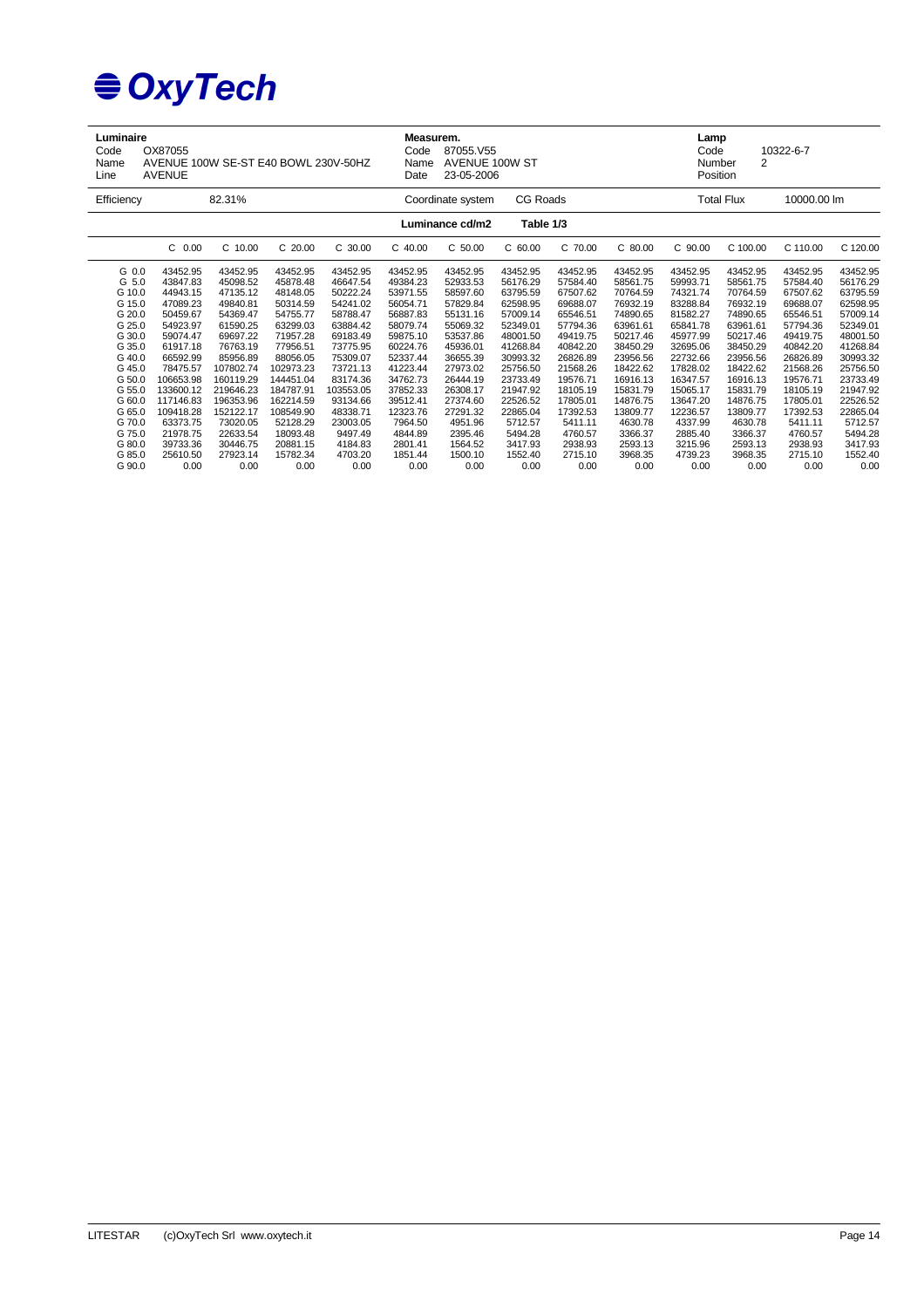| Luminaire<br>OX87055<br>Code<br>AVENUE 100W SE-ST E40 BOWL 230V-50HZ<br>Name<br>Line<br><b>AVENUE</b>                        |                                                                                                                                                          |                                                                                                                                                          |                                                                                                                                                           | Code<br>Name<br>Date                                                                                                                                         | Measurem.<br>87055.V55<br>AVENUE 100W ST<br>23-05-2006                                                                                                       |                                                                                                                                                             |                                                                                                                                                          | Lamp<br>10322-6-7<br>Code<br>$\overline{2}$<br>Number<br>Position                                                                                        |                                                                                                                                                          |                                                                                                                                                          |                                                                                                                                                          |                                                                                                                                                          |                                                                                                                                                         |
|------------------------------------------------------------------------------------------------------------------------------|----------------------------------------------------------------------------------------------------------------------------------------------------------|----------------------------------------------------------------------------------------------------------------------------------------------------------|-----------------------------------------------------------------------------------------------------------------------------------------------------------|--------------------------------------------------------------------------------------------------------------------------------------------------------------|--------------------------------------------------------------------------------------------------------------------------------------------------------------|-------------------------------------------------------------------------------------------------------------------------------------------------------------|----------------------------------------------------------------------------------------------------------------------------------------------------------|----------------------------------------------------------------------------------------------------------------------------------------------------------|----------------------------------------------------------------------------------------------------------------------------------------------------------|----------------------------------------------------------------------------------------------------------------------------------------------------------|----------------------------------------------------------------------------------------------------------------------------------------------------------|----------------------------------------------------------------------------------------------------------------------------------------------------------|---------------------------------------------------------------------------------------------------------------------------------------------------------|
| Efficiency                                                                                                                   |                                                                                                                                                          | 82.31%                                                                                                                                                   |                                                                                                                                                           |                                                                                                                                                              |                                                                                                                                                              | Coordinate system                                                                                                                                           | CG Roads                                                                                                                                                 |                                                                                                                                                          |                                                                                                                                                          | <b>Total Flux</b>                                                                                                                                        |                                                                                                                                                          | 10000.00 lm                                                                                                                                              |                                                                                                                                                         |
|                                                                                                                              |                                                                                                                                                          |                                                                                                                                                          |                                                                                                                                                           |                                                                                                                                                              |                                                                                                                                                              | Luminance cd/m2                                                                                                                                             | Table 2/3                                                                                                                                                |                                                                                                                                                          |                                                                                                                                                          |                                                                                                                                                          |                                                                                                                                                          |                                                                                                                                                          |                                                                                                                                                         |
|                                                                                                                              | C 130.00                                                                                                                                                 | C 140.00                                                                                                                                                 | C 150.00                                                                                                                                                  | C 160.00                                                                                                                                                     | C 170.00                                                                                                                                                     | C 180.00                                                                                                                                                    | C 190.00                                                                                                                                                 | C 200.00                                                                                                                                                 | C 210.00                                                                                                                                                 | C 220.00                                                                                                                                                 | C 230.00                                                                                                                                                 | C 240.00                                                                                                                                                 | C 250.00                                                                                                                                                |
| G 0.0<br>G 5.0<br>G 10.0<br>G 15.0<br>G 20.0<br>G 25.0<br>G 30.0<br>G 35.0<br>G 40.0<br>G 45.0<br>G 50.0<br>G 55.0<br>G 60.0 | 43452.95<br>52933.53<br>58597.60<br>57829.84<br>55131.16<br>55069.32<br>53537.86<br>45936.01<br>36655.39<br>27973.02<br>26444.19<br>26308.17<br>27374.60 | 43452.95<br>49384.23<br>53971.55<br>56054.71<br>56887.83<br>58079.74<br>59875.10<br>60224.76<br>52337.44<br>41223.44<br>34762.73<br>37852.33<br>39512.41 | 43452.95<br>46647.54<br>50222.24<br>54241.02<br>58788.47<br>63884.42<br>69183.49<br>73775.95<br>75309.07<br>73721.13<br>83174.36<br>103553.05<br>93134.66 | 43452.95<br>45878.48<br>48148.05<br>50314.59<br>54755.77<br>63299.03<br>71957.28<br>77956.51<br>88056.05<br>102973.23<br>144451.04<br>184787.91<br>162214.59 | 43452.95<br>45098.52<br>47135.12<br>49840.81<br>54369.47<br>61590.25<br>69697.22<br>76763.19<br>85956.89<br>107802.74<br>160119.29<br>219646.23<br>196353.96 | 43452.95<br>43847.83<br>44943.15<br>47089.23<br>50459.67<br>54923.97<br>59074.47<br>61917.18<br>66592.99<br>78475.57<br>106653.98<br>133600.12<br>117146.83 | 43452.95<br>42801.28<br>42767.96<br>43494.93<br>44426.73<br>44859.91<br>44352.78<br>42636.16<br>41071.52<br>42911.36<br>47632.03<br>53366.67<br>34317.45 | 43452.95<br>41485.36<br>40396.66<br>40312.18<br>39446.02<br>36284.45<br>33173.23<br>31352.85<br>27624.11<br>31224.14<br>30740.09<br>32721.79<br>27128.74 | 43452.95<br>40476.64<br>38250.22<br>36936.41<br>35509.81<br>32839.01<br>28932.05<br>24730.78<br>23638.15<br>25975.43<br>26890.35<br>28894.02<br>31484.85 | 43452.95<br>39617.84<br>36523.85<br>34361.43<br>32287.90<br>29442.89<br>26251.57<br>23707.67<br>21722.53<br>21848.32<br>22775.17<br>25616.56<br>29218.11 | 43452.95<br>37842.54<br>33695.57<br>31620.90<br>29792.03<br>26411.31<br>22981.46<br>21686.29<br>21629.08<br>19009.95<br>14974.71<br>19012.97<br>20002.15 | 43452.95<br>35948.45<br>30472.15<br>28065.71<br>26684.95<br>24125.58<br>21374.25<br>20347.17<br>20406.24<br>17559.23<br>18876.98<br>21209.48<br>12220.16 | 43452.95<br>34466.47<br>27586.17<br>24032.88<br>22355.42<br>20771.84<br>19252.82<br>18128.22<br>16896.22<br>15526.79<br>18235.96<br>15346.01<br>7860.56 |
| G 65.0<br>G 70.0<br>G 75.0<br>G 80.0<br>G 85.0<br>G 90.0                                                                     | 27291.32<br>4951.96<br>2395.46<br>1564.52<br>1500.10<br>0.00                                                                                             | 12323.76<br>7964.50<br>4844.89<br>2801.41<br>1851.44<br>0.00                                                                                             | 48338.71<br>23003.05<br>9497.49<br>4184.83<br>4703.20<br>0.00                                                                                             | 108549.90<br>52128.29<br>18093.48<br>20881.15<br>15782.34<br>0.00                                                                                            | 152122.17<br>73020.05<br>22633.54<br>30446.75<br>27923.14<br>0.00                                                                                            | 109418.28<br>63373.75<br>21978.75<br>39733.36<br>25610.50<br>0.00                                                                                           | 30143.71<br>19642.56<br>9938.70<br>36083.46<br>20444.64<br>0.00                                                                                          | 8649.26<br>7689.41<br>5019.66<br>11518.45<br>35649.21<br>0.00                                                                                            | 5663.79<br>5021.21<br>3400.76<br>2369.98<br>3381.92<br>0.00                                                                                              | 11535.91<br>3981.13<br>2897.49<br>1939.00<br>2015.30<br>0.00                                                                                             | 17662.29<br>3663.55<br>2365.85<br>1450.66<br>1518.56<br>0.00                                                                                             | 5655.02<br>3889.41<br>1936.49<br>1411.08<br>1951.07<br>0.00                                                                                              | 6263.31<br>5788.43<br>3226.41<br>2058.20<br>3446.20<br>0.00                                                                                             |